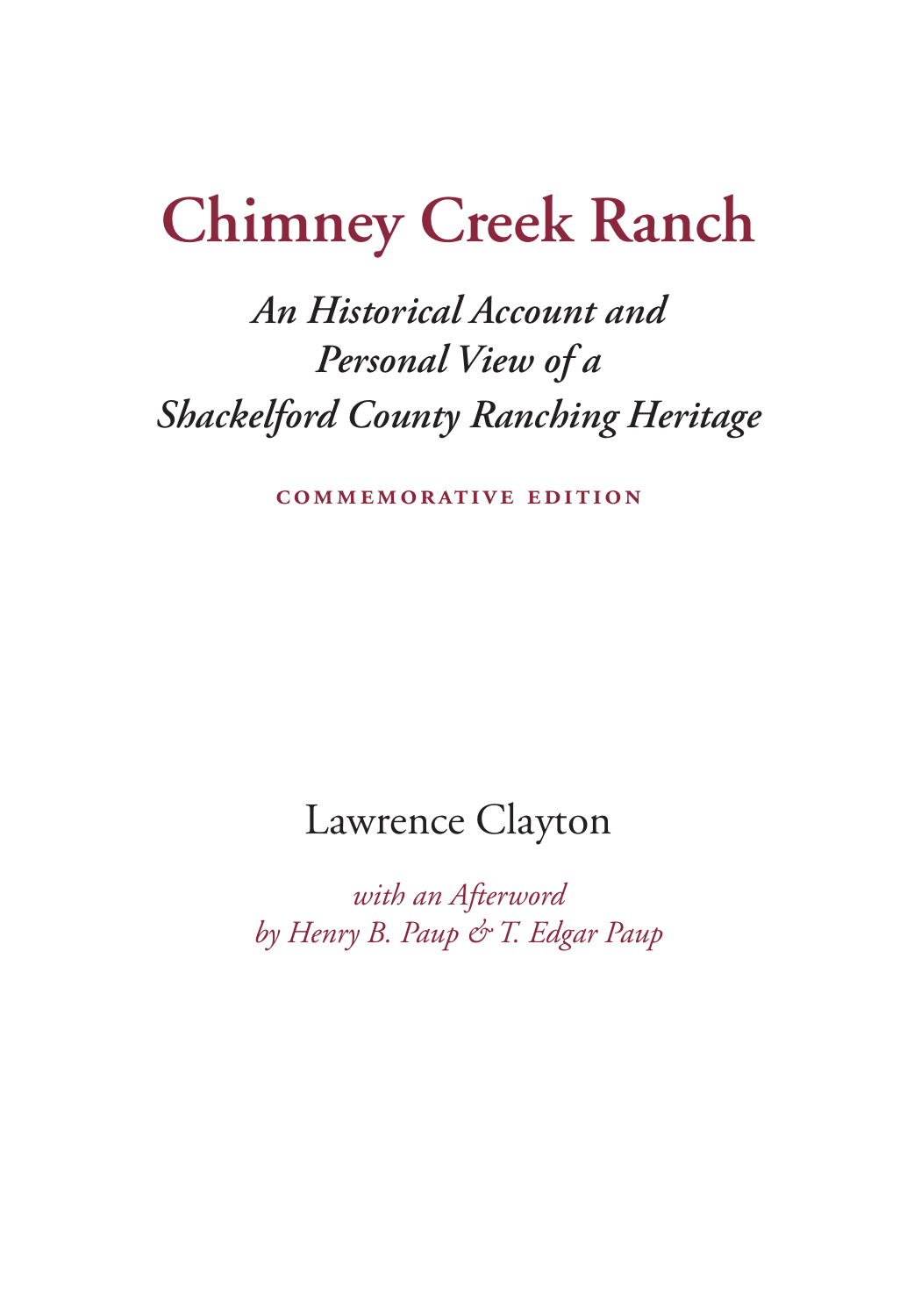Copyright 1992, 2011 All Rights Reserved

#### **commemorative edition**

Published in celebration of the Spring 2011 meeting in Albany, Texas of the Advancement Board of Texas A&M University Press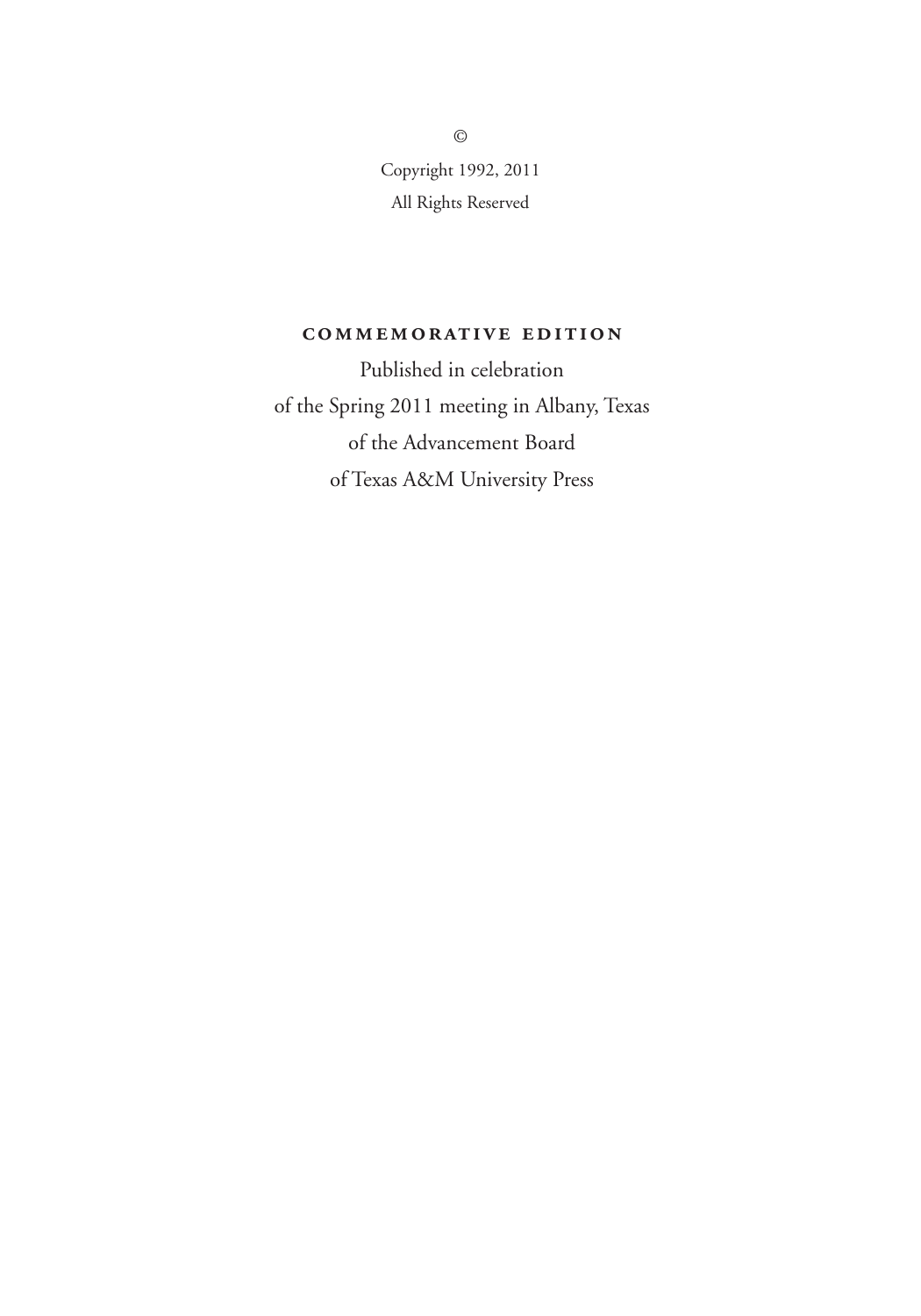*To the ranching culture that has helped shape Texas and Texans*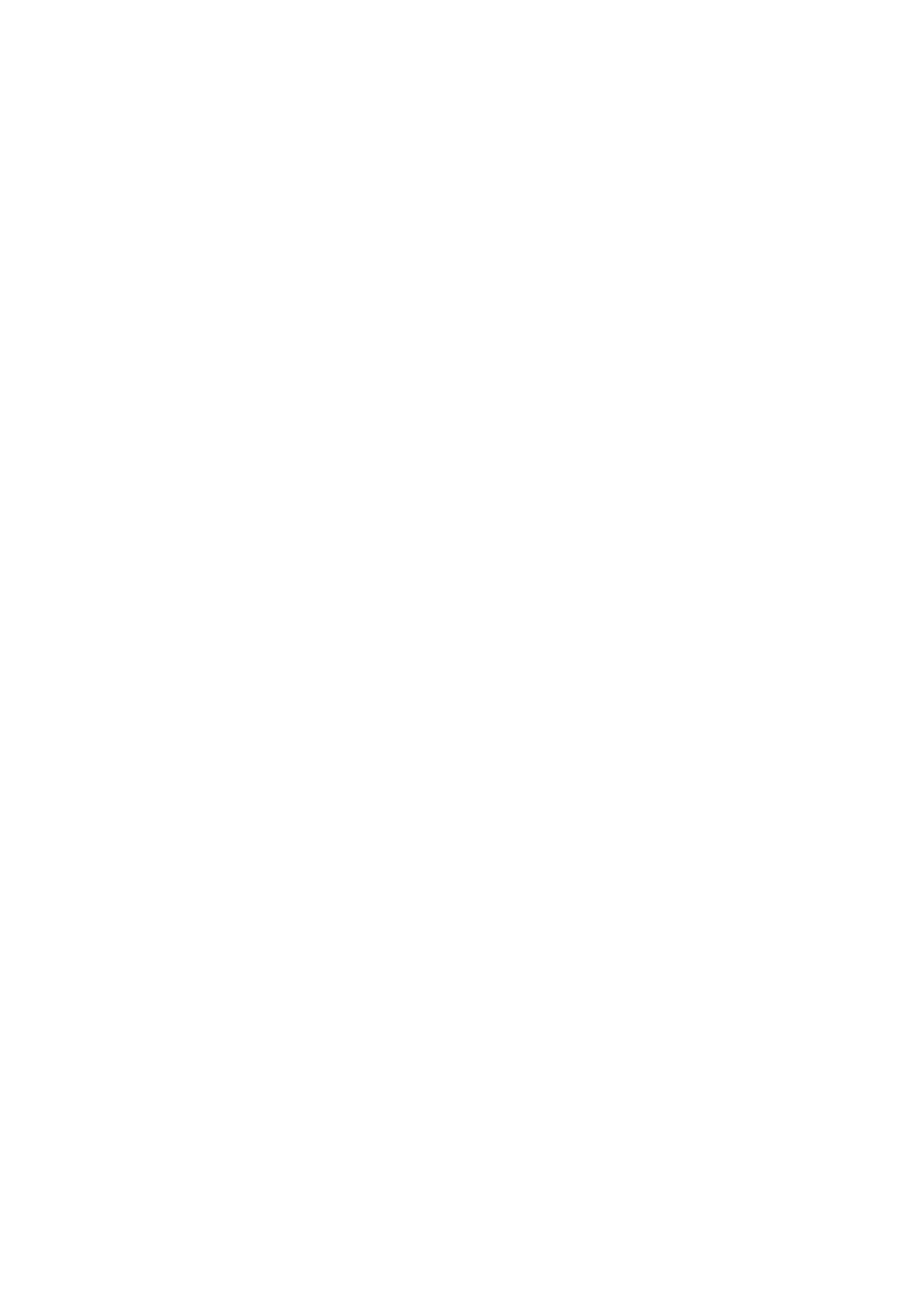### *Contents*

| Preface to the Commemorative Edition<br>Acknowledgments              |                                                                                             | vii<br>ix      |
|----------------------------------------------------------------------|---------------------------------------------------------------------------------------------|----------------|
| I                                                                    | The Beginning                                                                               | $\mathbf{1}$   |
| $\prod$                                                              | G. R. Davis<br>The Legacy Begins                                                            | 7              |
| Ш                                                                    | The Children of G. R. Davis<br>Robbie Davis Johnson, Louie G. Davis, and<br>Oma "Pet" Davis | 13             |
|                                                                      | <b>IV</b> The Next Generation<br>Mary Frances "Chan" Driscoll, and Louie Bob Davis          | 18             |
| V                                                                    | Conclusion                                                                                  | 20             |
| Afterword, by Henry B. Paup and T. Edgar Paup<br>Appendix<br>Sources |                                                                                             | 21<br>23<br>25 |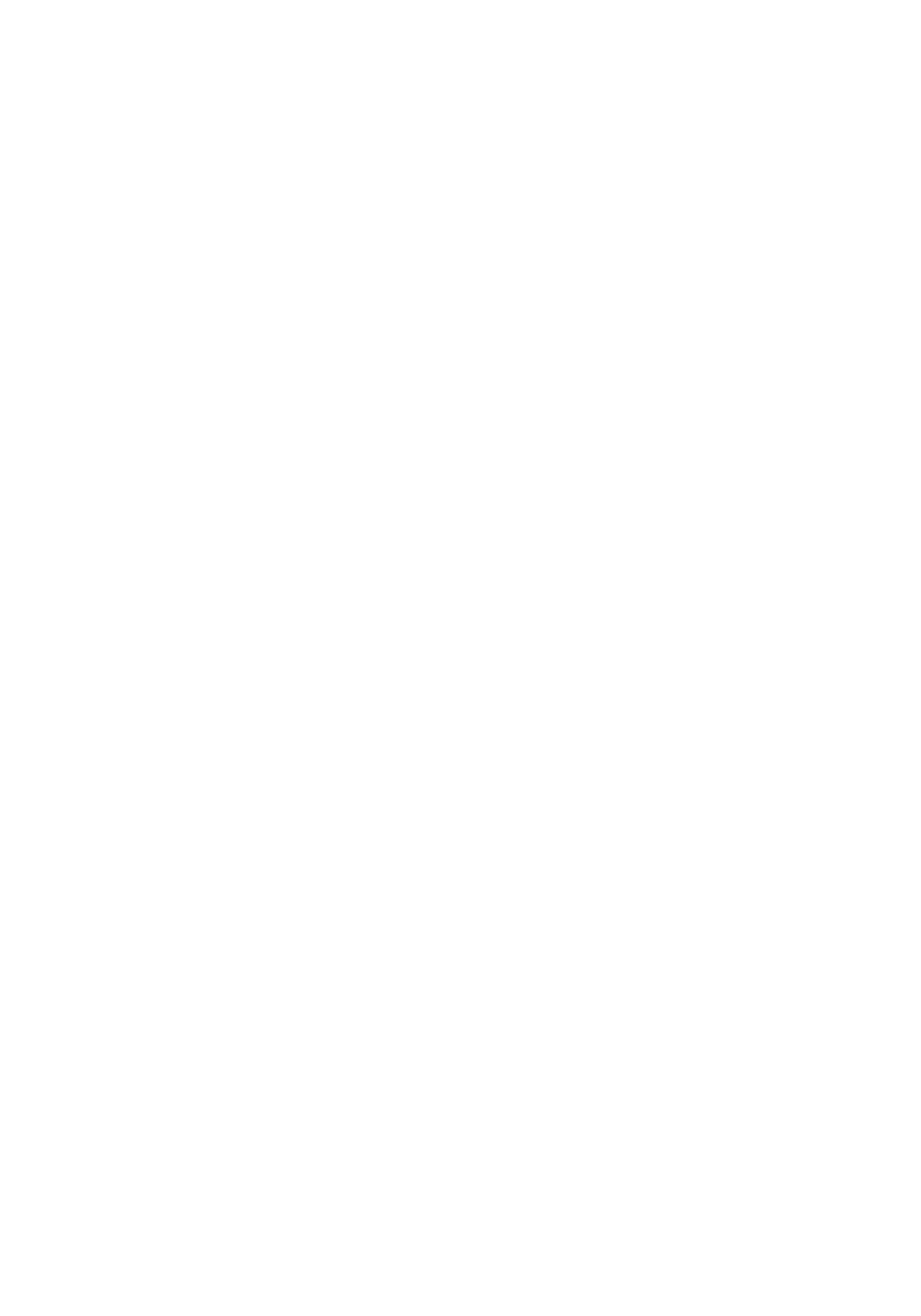### *Preface to the Commemorative Edition*

Those fortunate enough to own Texas ranches know that, though the land endures, changes inevitably come to the people and man-made structures associated with them. Chimney Creek Ranch is no exception.

In the twenty years since Lawrence Clayton wrote this narrative, Chimney Creek Ranch has experienced significant changes. And so, the time seems appropriate to issue a new edition of Clayton's history, in celebration of those developments and in commemoration of the losses that they have entailed.

Sadly, there have been deaths among those mentioned in the text. Author Lawrence Clayton himself died on December 31, 2000, at the age of 62, of ALS (Lou Gehrig's disease).

The owner of Chimney Creek Ranch, Mary Frances "Chan" Driscoll, died on October 8, 2007. The ranch was then inherited by her two sons, Henry B. Paup and T. Edgar Paup, and has been under their stewardship since that time.

In an Afterword to this new edition, other significant changes regarding ranch ownership and operations are detailed. In the intervening chapters, with the exception of obvious printing errors, no attempt has been made to edit or revise Lawrence Clayton's text from the original 1992 printing.

We hope that you enjoy this portrait of Chimney Creek Ranch as much as we have enjoyed being a part of it ourselves. The ranch continues to be a special place for our family. Our hope is to continue its important heritage as part of our family's future by always improving it for the next generation and always honoring its historical significance for the State of Texas.

> Anne and Henry B. Paup Nancy and T. Edgar Paup Chimney Creek Ranch Albany, Shackelford County, Texas Spring, 2011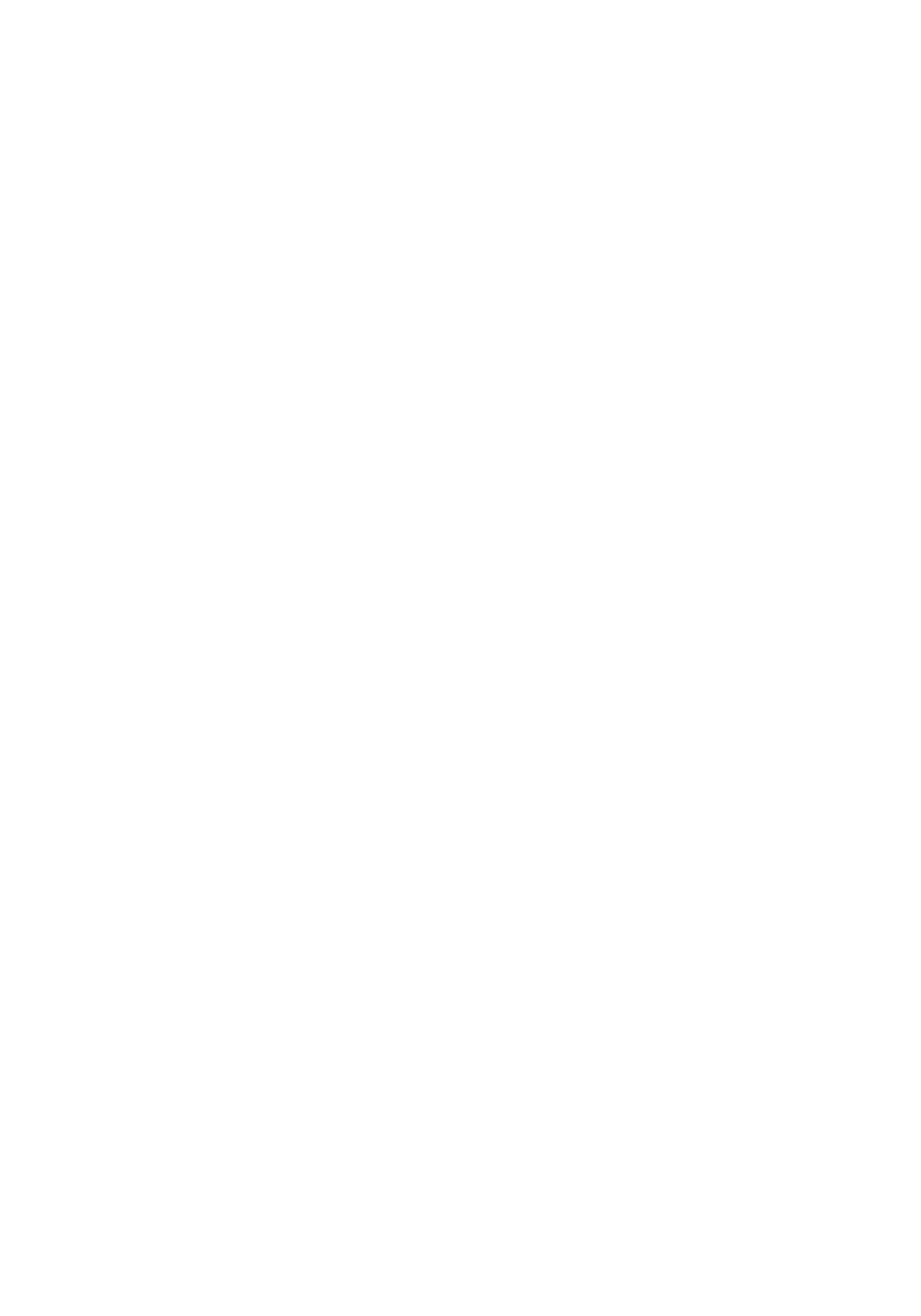## *Acknowledgments*

The personal help of several individuals has made this account possible. Those whose recollections have been most helpful are Mary Frances Driscoll, Watt Matthews, Robert Waller, Louie Bob Davis, and Florene Smith. The accounts prepared by Joseph E. Blanton and Joan Farmer also have been of immense help. I have come to appreciate Ted Paup for his encouragement during the preparation of this narrative.

This narrative is the founding entry of the Consortium for the Collection of Ranch Histories at Hardin-Simmons University. A copy will be placed in the Rupert N. Richardson Research Center for the Southwest in the Richardson Library on the Hardin-Simmons University campus.

I gratefully acknowledge the continuing support of the Hardin-Simmons University Academic Foundation.

L. C.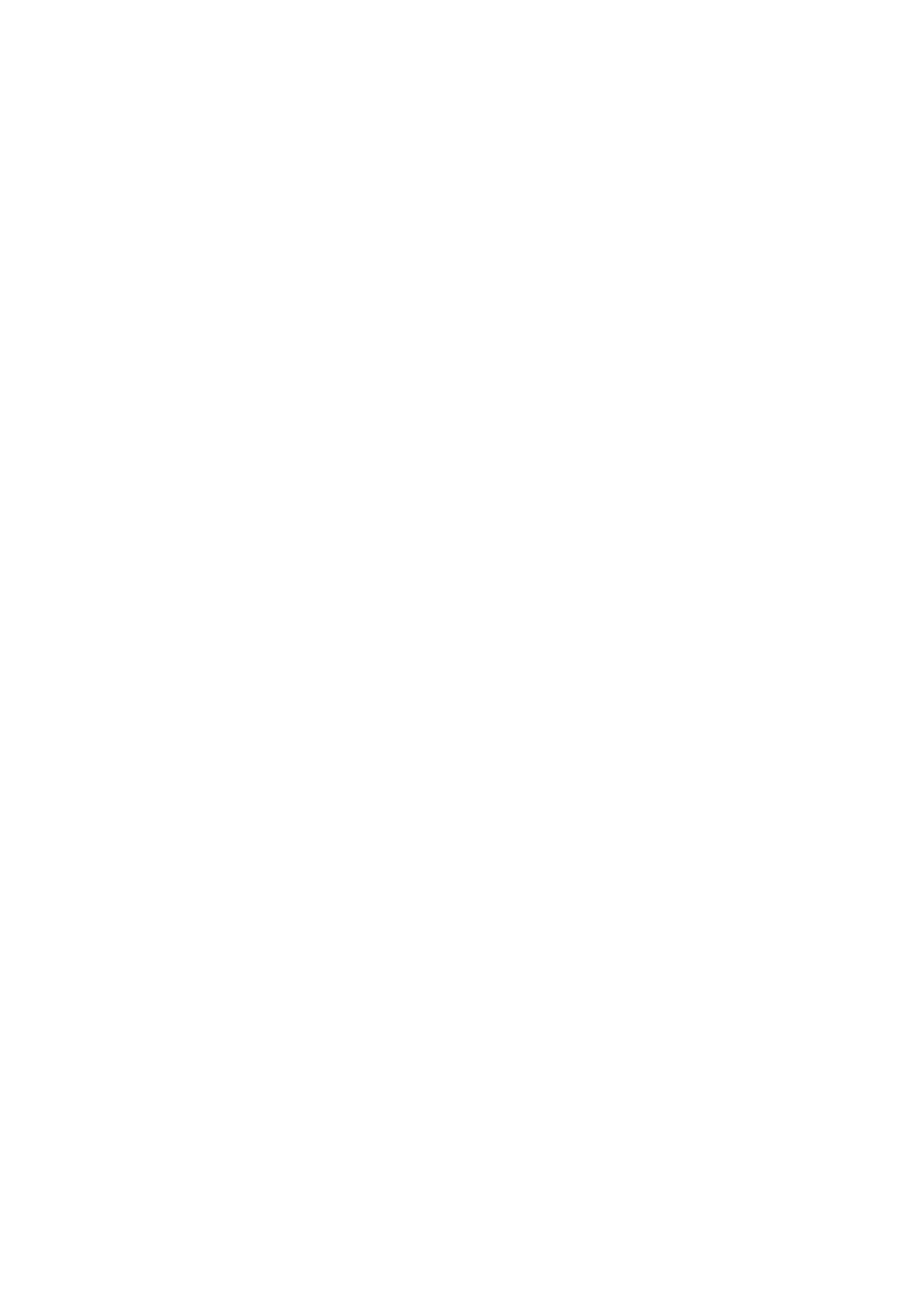### I : *The Beginning*

Southwest of present-day Albany the land rises on limestone hills where<br>especially in rare wet spring seasons the rolling landscape is covered with<br>waving grasses and flowers. Even in the more frequent dry years, rice<br>gras especially in rare wet spring seasons the rolling landscape is covered with waving grasses and flowers. Even in the more frequent dry years, rice grasses sustain wildlife and livestock. In some places, the land is choked by mesquite, prickly pear, and other thorny brush. Before the white man came, this then almost treeless plain was the range of the buffalo and the Comanche Indians, lords of the South Plains, who trailed the migrating herds and from the backs of their fleet horses took from the moving brown masses what they needed for life—food, clothing, and shelter. Legend says that one of the nearby canyons was a commonly used route over which the Indians traveled as they moved in their annual migration. It is an eerie feeling to look over these panoramic landscapes from the high ground at the junction of State Highways 351, 180, and 6 and imagine those horsemen of old riding by.

Today this is cattle country. It has been so since the great buffalo hunts in the 1870s eliminated the shaggy bison from the Plains, and in 1874 when Col. Ranald Mackenzie ended the threat of Plains Indian's hostility in the area. This was unfenced range in those days, but adventurous men came and tamed the wild cattle and dug in deep to make homes here.

Ranches in this area today are well fenced and cross-fenced. Cattle drink from carefully monitored stock tanks. Modern grazing practices and blooded cattle roam where once longhorns grazed almost as free as the buffalo had. How this land was brought under fence can be illustrated on several of the area ranches, but an excellent example is found on Chimney Creek Ranch located west of Highway 351 about fourteen miles west of Albany. Highways 180 and 6 run across the northern part of the ranch.

When this was open range, the land and its rich grasses belonged to whoever controlled it. No thought was given to ownership. As the frontier began to be settled, the feeling changed, and people began to homestead and buy property,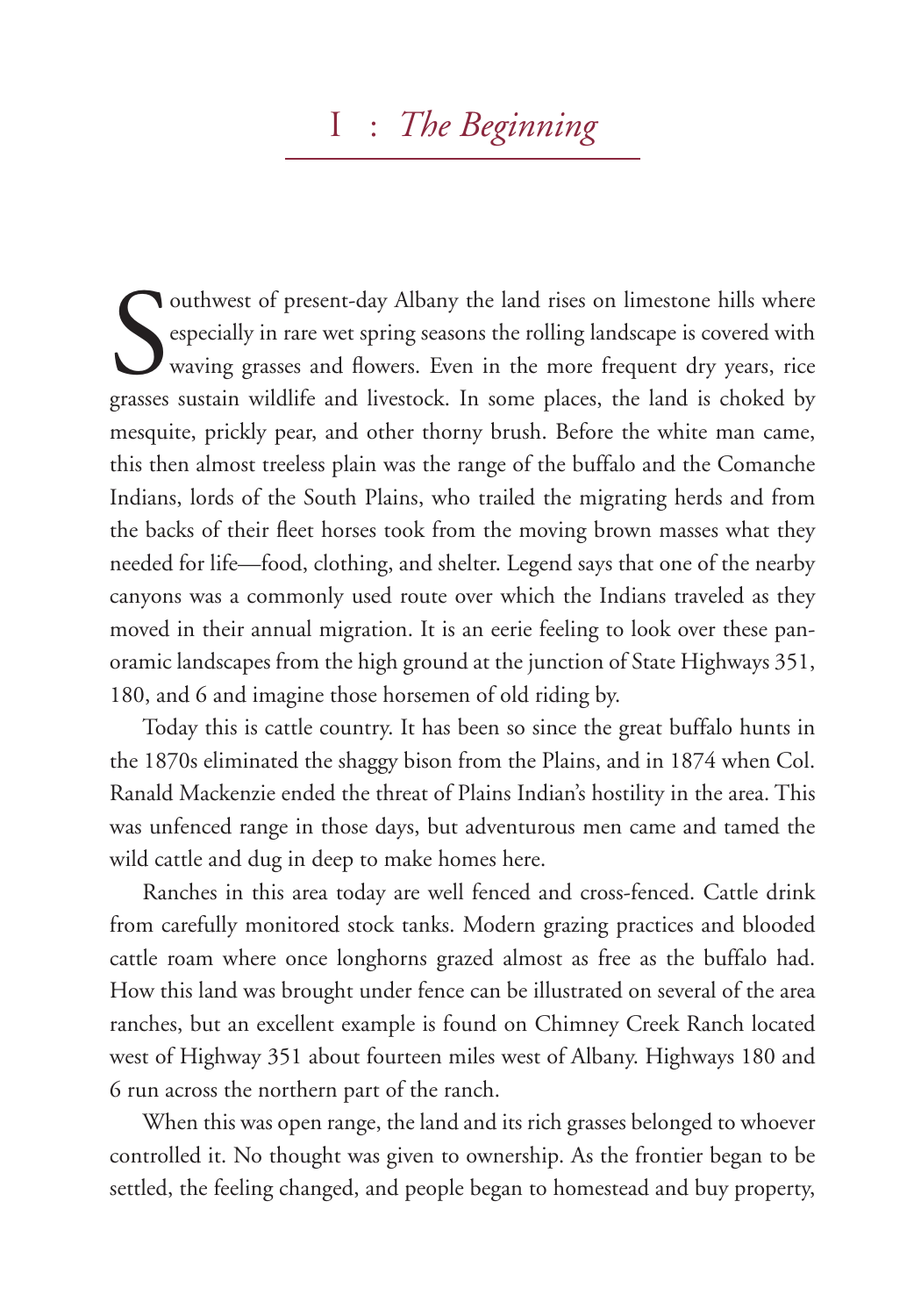still at a very low cost. The formal ownership lineage of this property on which the ranch and a Butterfield Stage Station rest is somewhat detailed and characteristic of the ownership changes. Joe Blanton's research of the records indicates that the first owners of part of the property to make up Chimney Creek Ranch were George B. and John F. Horsful. They "conveyed" it to A. W. Rhode on June 19, 1883, and he sold it to Joseph Kite less than a month later on August 15. Nearly six years later on February 28, 1889, the property was "patented" by Governor L. S. Ross to R. B. Thompson, a trustee of the estate of the late Joseph Kite. A descendent of Kite, J. M. Kite and his wife, transferred ownership of the land to Virginia A. King on January 12, 1903.

The most historic portion of the property, however, was that which Conrad took control of on December 19, 1888. Included are surveys nos. 220 and 221 of the East Texas Railroad State School land in Shackelford County of Texas. Running across this part of the property is a small creek flowing from the northwest to the east and then south. The creek named Chimney Creek is thought to have been named, Farmer says, "because of the old chimney still standing from the overland Mail Station established there" (p.2). A. C. Greene in his classic *A Personal Country* ponders the reason for the name of the creek because when he visited there he found no trace of chimney or cabin.

One of the principal historical attractions on Chimney Creek Ranch is the site of Smith Station, a stop on the old Butterfield-Overland Mail Line, whose coaches once charged across the prairie. John Butterfield's Overland Mail Company began service on September 16, 1858, when the initial coach left St. Louis, Missouri, headed for San Francisco, thus linking the still sparsely settled area along the Mississippi River with the pockets of civilization on the West Coast. The line cut its way along the 32nd parallel across vast stretches of territory still hostile in the threat of Indians, weather, and geography. It was indeed a bold step.

In order to accomplish the trip of 2700 miles in just over twenty days (the first trip took 23 days and 23 hours), the stage needed fresh mules at regular intervals. In the area near Chimney Creek, these were found at Fort Belknap on the Brazos River in present-day Young County near Graham. Later Franz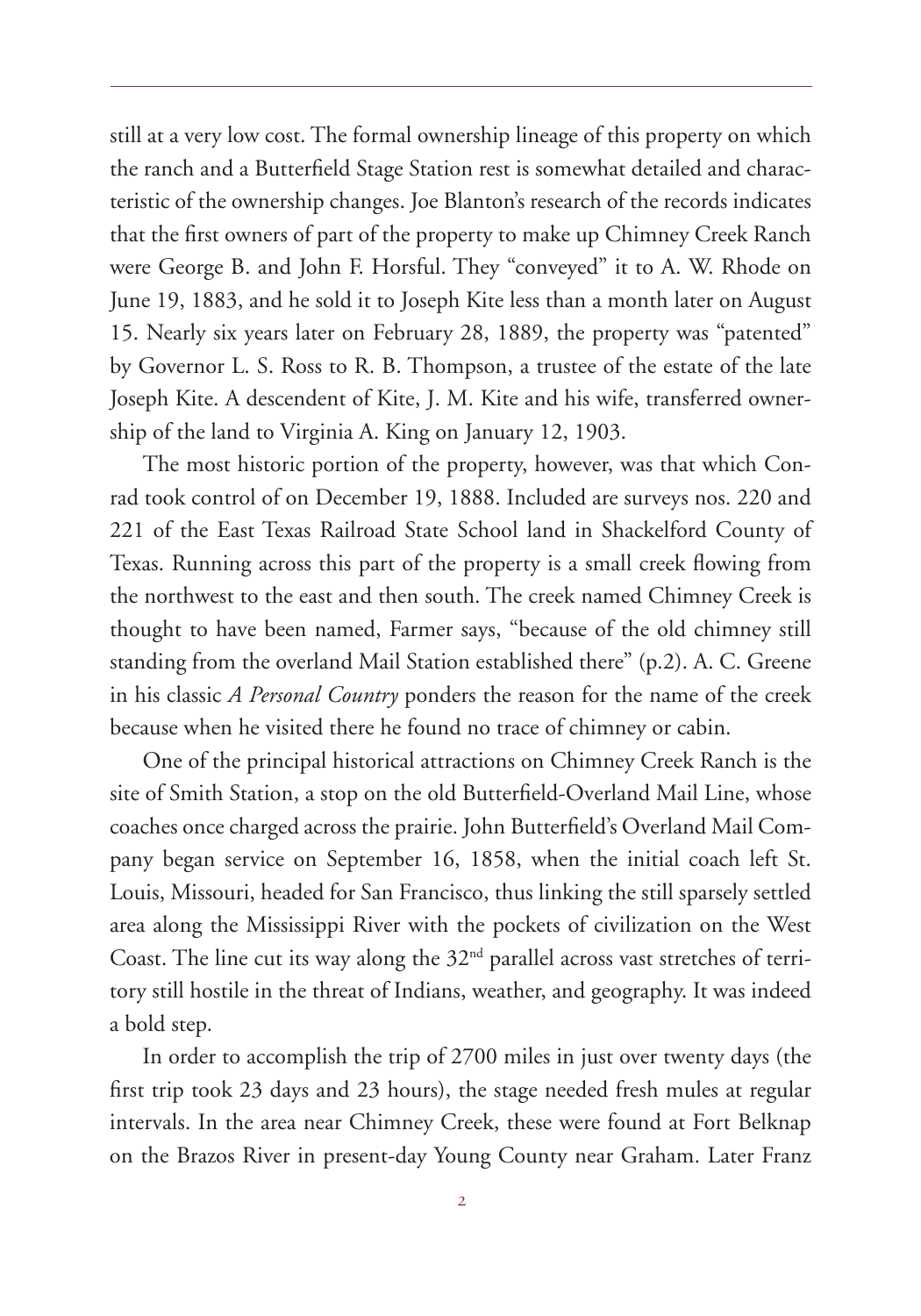Station would be built between here and Clear Fork Station on the banks of the Clear Fork of the Brazos. Then the stops were Smith Station and Fort Phantom Hill, the old military fort by this time abandoned and burned. The road then went on to Abercrombie Pass and to Fort Chadbourne and thus on to Horsehead Crossing on the Pecos River and eventually to San Francisco.

Waterman L. Ormsby rode this first coach as a newspaper correspondent and describes the area of interest. At Clear Fork Station, later Stribling Station, he says, "A log hut and corral were under construction." At Smith Station twenty-three miles south, the line's employees lived in a tent, and a corral of brush was "nearly finished." He notes there was no timber nearby to use for constructing a pole corral. The chinks in the brush corral were filled with mud. For supper Mrs. Smith offered "cake cooked in the coals, clear coffee, and some dried beef cooked in [her] best style" (p. 48). Little other record of Smith Station remains. A station house was eventually constructed of the useable chunks of stone found in the area. It stood unnoticed for decades. When historians and archeologists began to search for the structure, however, no trace could be found. It was later discovered that it had fallen victim to "progress." The stone had been sold to be crushed by a contractor who used the resulting gravel to form part of the base for nearby State Highway 351. Later, removal of mesquite brush by dragging a heavy chain across the area scattered any remaining evidence. Thus the landmark is irretrievably lost, but in 1992 an archeology team from the Texas Archeological Research Library began studying the site to determine the accuracy of the location and to find any remaining artifacts.

During the late years of the 1870s or early '80s, a house was erected on the property by persons presently unknown. What is certain, however, is that the structure was adapted to the needs of the frontier setting and its potential dangers. The original structure is today part of the north side of the main house on Chimney Creek Ranch.

The original square structure built of native limestone quarried from near the site consisted of a bedroom and a living room with a fireplace on one level. Legend has it that Confederate arms were once cached here in case there was a need to fight the Yankee soldiers during the Civil War, but the probable time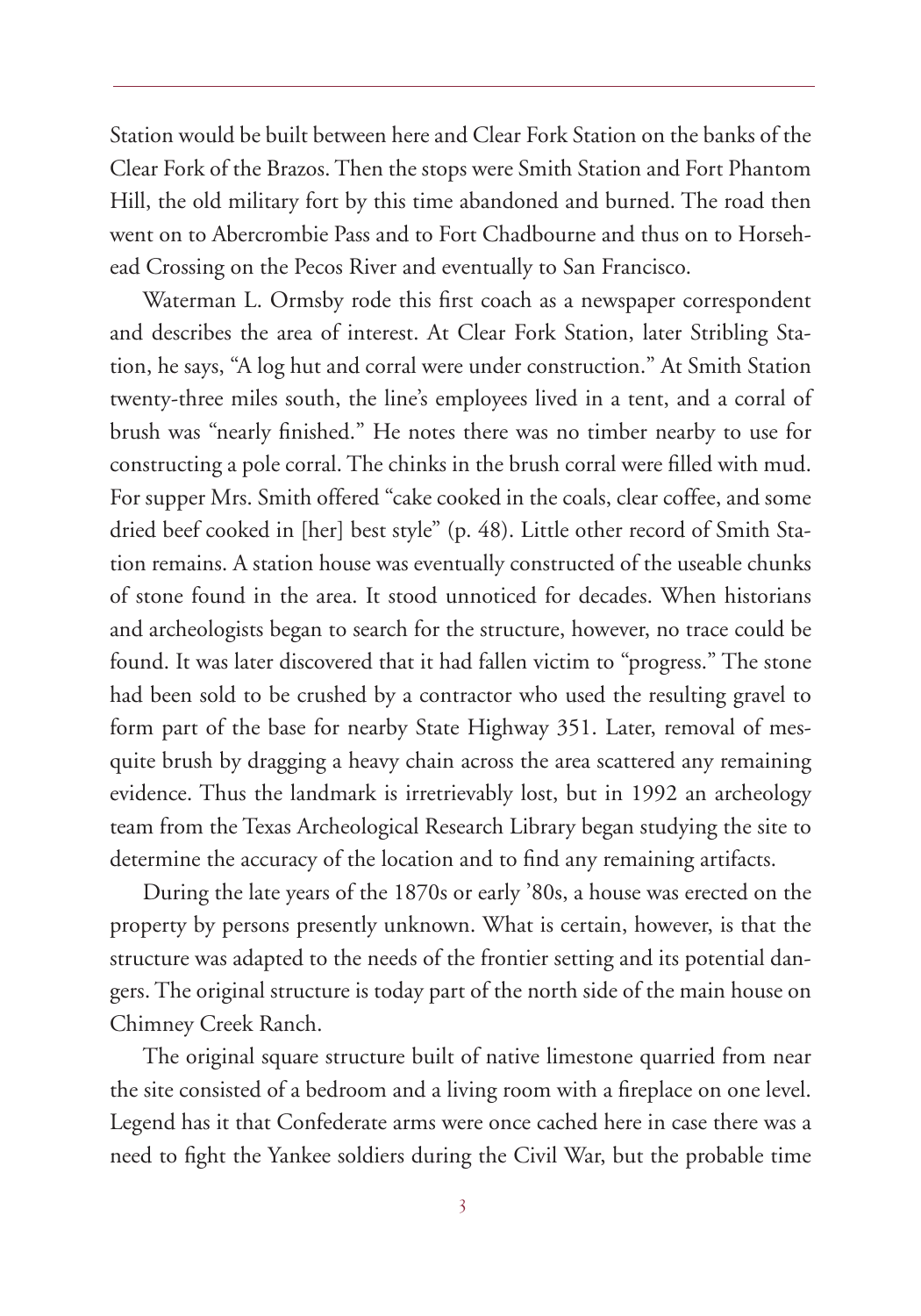of construction, the 1870s, likely makes this account legendary rather than factual. Up about five steps was another level of the house, which included another bedroom with a screened-in porch. A separate kitchen stood away from the house, and the privy was down the slope from the kitchen. Between the house and the privy stood a springhouse, a small structure covered in the summer by trumpet vines. Naturally cooled by spring water flowing through it, the spring house had shelves on which stood stone crocks of milk, butter, buttermilk, and the like. It was a pleasant place to rest on a hot day. Nearby was a water well; later a windmill pumped water from it. The pumping device remains there today, but only as an adornment. The yard fence, steps to the back yard, and a walk at the front are built of native stone.

One of the unique features of the house is found beneath the upper level where an enclosure or basement was constructed. Since the house sits on a hillside, the ceiling of the dugout-like basement serves as the entry from the east on ground level at the front door. The door on the basement on the west opens out onto the lower level of the hill falling toward the creek. Accessible through a barn-like door, the sanctuary was used, legend has it, to protect stock, especially horses, from thievery and from violent weather. The floor was and still is dirt, and the entire area measures approximately sixteen by sixteen feet.

An important element in the history of Chimney Creek Ranch began about twenty-three miles to the north at a military post and town both known by the name Fort Griffin. In the town were several businessmen but many of them were in the business of running saloons, gambling dens, and houses of prostitution. One legitimate merchant was Frank Eben Conrad, who founded a store in the 1870s about three years after the post opened. He traded in various goods necessary to frontier life. He bought and sold buffalo hides and the supplies necessary to bring in the hides—food, clothing, lead, gun powder, rifles, knives, and the like. From a previous marriage Conrad had at least one child—Frank B. Conrad. After the death of his first wife, whose name has been lost, Conrad married Ella Matthews, a young woman whose family was prominent in the region along the Clear Fork. In fact, several families came during the early period, and it seems wise to discuss their roles in the settlement of the region.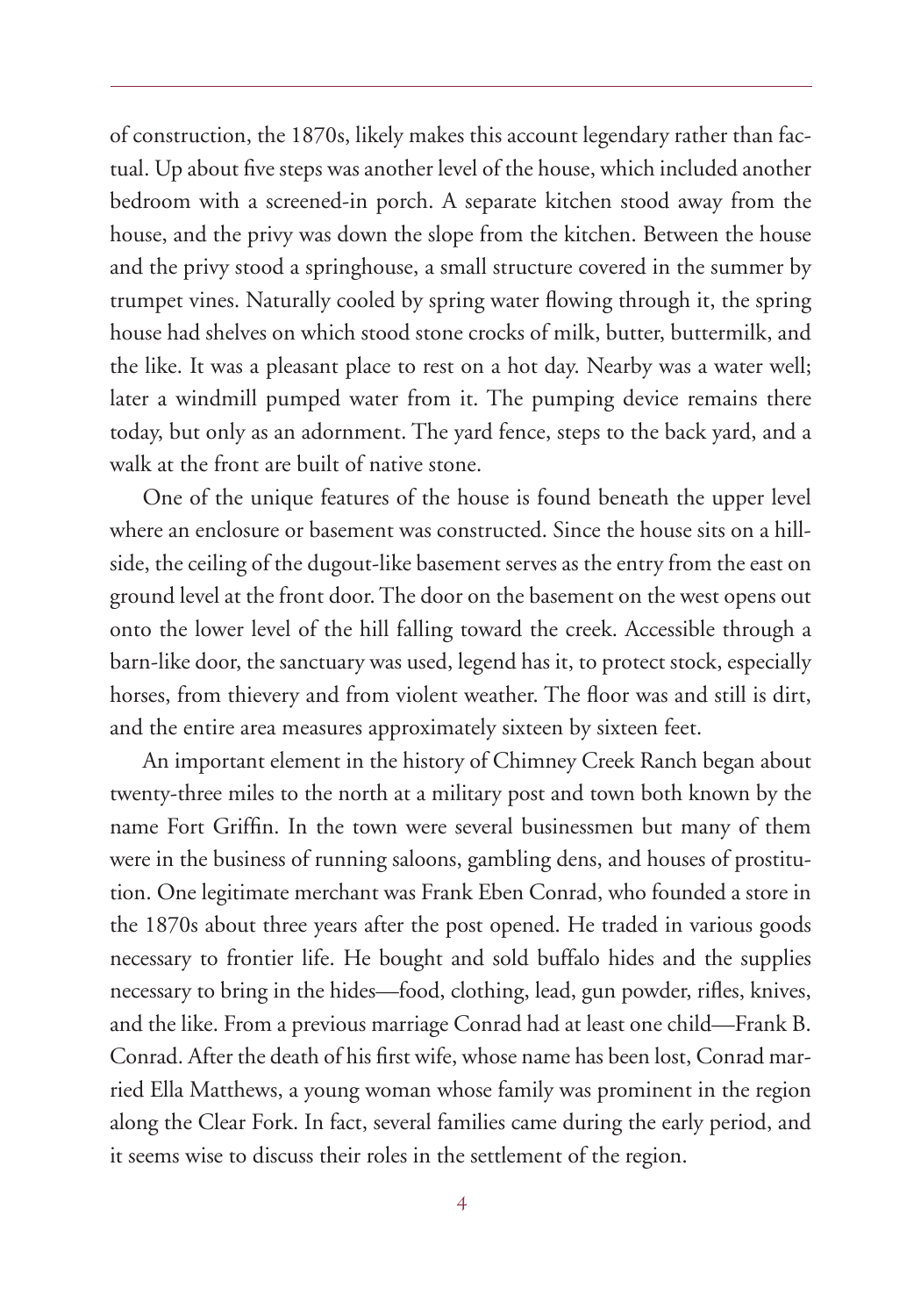A number of families moved to the region to ranch or otherwise live off the land. Prominent among these were such names as Clark, Newcombe, Howsley, Gentry, Irwin, Ledbetter, and Jacobs. Several of the names are still found in descendents in the region, many of whom still own property held by their ancestors. Two of the most prominent, however, were the Reynolds and Matthews families. Both families came from the South and made temporary stops in East Texas. By 1858, however, the Matthews family had come to the Clear Fork area, and the Reynolds family followed a year later. The families persisted through the Civil War period by forting up at civilian outposts to protect themselves against the Indians who, seeing the soldiers leave, concluded that the white men were simply withdrawing and sought to press the advantage and drive the other whites out. Fort Davis on the Clear Fork in present-day Stephens County was one such fort and was the site chosen by the Reynolds family. The Matthewses went to Fort Owl Head. The men continued to see after their herds of wild longhorn cattle during this trying period.

Once the war ended, the families spread out on the land, and ranching began to develop in earnest. Trail herds were started north to bring needed money to Texas, and ranching and its cowboys became well-established traditions. The great buffalo hunts ended the reign of the shaggy bison, and cattle repopulated the ranges. The Reynolds and Matthews families played their part, especially the former because men of the family drove herds literally all over the West and established ranches there.

Development of the railroad system into Texas eliminated the need for trail drives to markets. This expanding rail system brought the demise of bypassed towns and gave birth or new life to others. The situation was that way for Fort Griffin and Albany. When the fort closed, the buffalo were all killed, and the railroad passed Fort Griffin by in favor of Albany. Conrad and other citizens left the banks of the Clear Fork in search of a better life. Conrad reopened his business in Albany in early 1882. The Texas Central Railroad made Albany a far better choice for a businessman. Conrad ran a successful business. In her application to the Texas State Historical Commission for a marker for the Bud Matthews railroad pens, Joan Farmer quotes one of Conrad's advertisements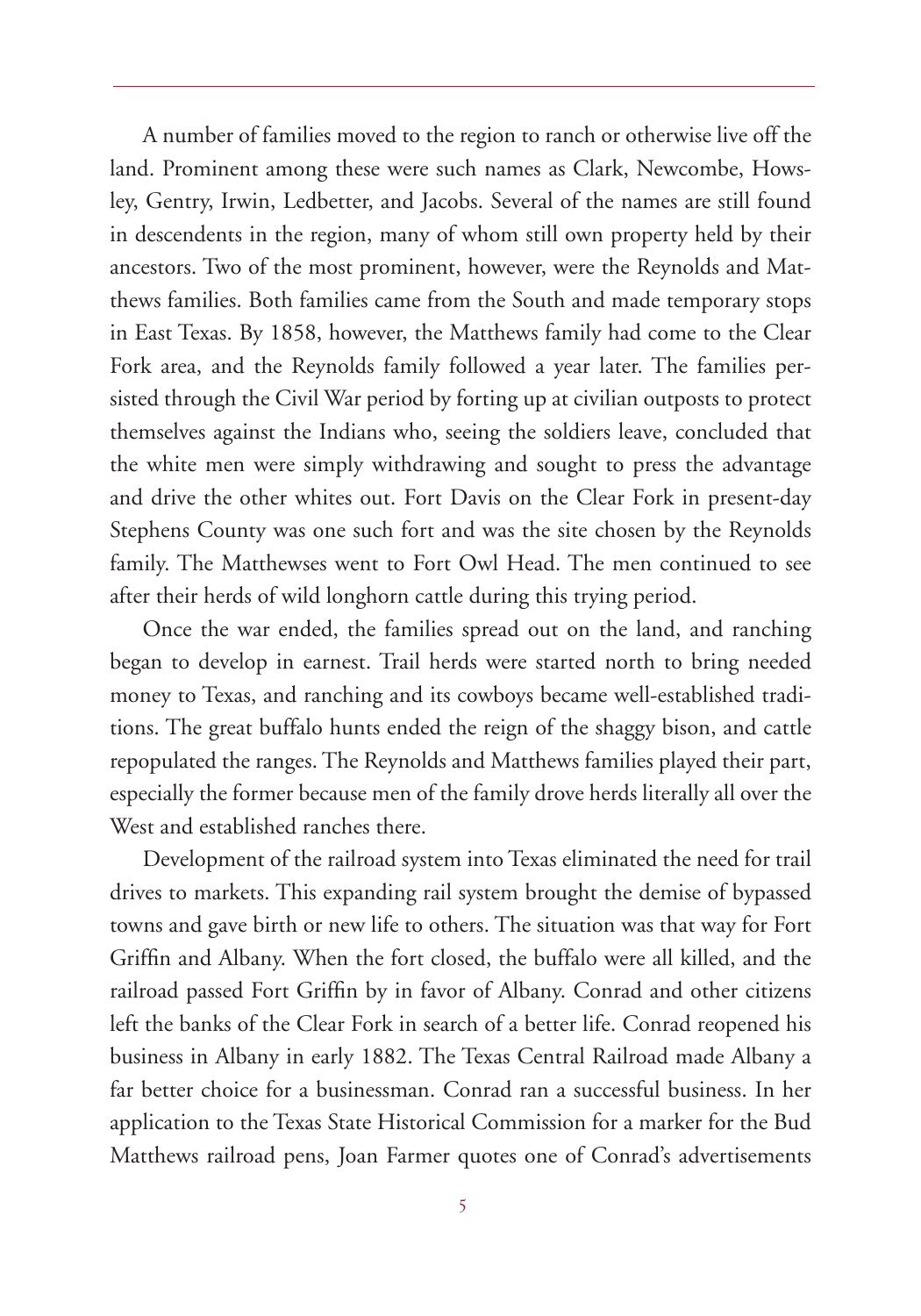in the Albany *News*: "We were here in Indian times, we sold goods in soldier times. We did a little business here in buffalo times. We went slow here in hard times. We handled wool here in sheep man's times. We boomed things in booming times" (p. 2 Farmer). Indeed Conrad had seen the boom and bust of the frontier economy. Conrad sold his store in 1891 to devote full time to ranching. For unknown reasons he committed suicide on May 4, 1892, the day he turned fifty years of age. He left Ella with five children between the ages of two and ten. Following her husband's death, Mrs. Conrad relied heavily on the advice of her brother, John A. Matthews, area rancher and prominent county judge. His son Watt Matthews can recall traveling by buggy and wagon to visit his Aunt Ella. He remembers that his father and mother sat on the front seat as his father drove the team, and the children sat in the back. They followed the rutted trail of the Butterfield-Overland Mail, which provided the most direct route across Lambshead Ranch to Smith Station on Chimney Creek Ranch.

No doubt with the encouragement of Matthews, Mrs. Conrad granted a right-of-way to the Texas Central Railroad Company to lay railroad tracks through her property to move the line toward Stamford in 1900 and then on to Rotan by 1906. On July 20, 1909, Mrs. Conrad purchased additional property from Virginia King to swell the acres of Chimney Creek to 14,006. A set of cattle pens and a loading chute to enable her and her neighbors to load cattle into railroad cars for shipment to market in the northern and eastern outlets was developed and constructed by Mr. Matthews and named "Matthews, Texas" by Mrs. Conrad. When she learned that the name "Matthews" was already used by the railroad to designate a site, she added her brother's nickname to the designation to make it "Bud Matthews, Texas." It was located at Texas Central Milepost No. 201.9, a number designated the distance of this point from Waco, Texas (Farmer, p. 4). Farmer notes that many ranchers are known to have used the facility over the following years. Included in these were Monroe Cattle Company, which controlled about 30,000 acres of range nearby; George W. P. Coates, whose ranch was southeast of the pens about five miles; Dawson and Company; and the Rafter Three Ranch.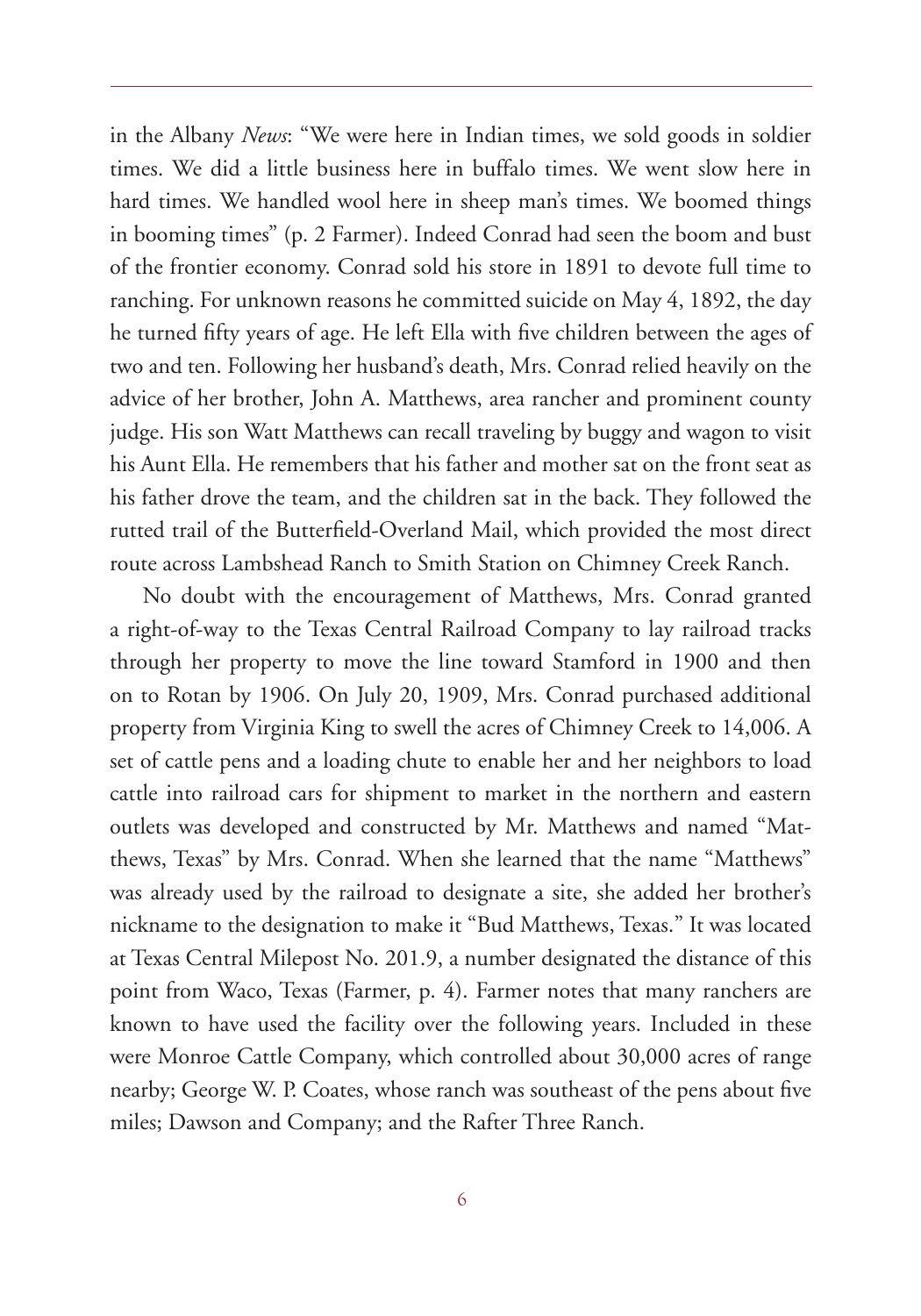### II : *G. R. Davis*

#### the legacy begins

In 1920 the ranch was purchased from the Ella Conrad heirs—John N., Louie B., and George Reynolds Conrad—by George Robert Davis, a member of one of several families already established in ranching east of Breckenridge. G. n 1920 the ranch was purchased from the Ella Conrad heirs—John N., Louie B., and George Reynolds Conrad—by George Robert Davis, a member of one of several families already established in ranching east of Love Davis and Loiza Crawford Davis. The family came to Stephens County in 1890 from Kaufman, east of Dallas. These early families had an impact on the area. G. R.'s sister Alice married Breck Walker. This Breck, actually Breckenridge Walker, is regarded as the first white child born at a settlement in Stephens County and had a town named for him. Today it is an important trading center and county seat of Stephens County.

G. R. married Hattie Collins (born January 19, 1870), remembered by her granddaughter Mary Frances "Chan" Driscoll as "a delicate, sensitive, pretty school teacher." G. R. himself she recalls as a hard-working, intelligent, personable, honest rancher who soon became the village druggist as well. Davis sold ranch property east of Breckenridge to pay on the Chimney Creek property. The family then moved to Chimney Creek and enlarged the original house by adding first a dining room and a makeshift kitchen. Later Mr. Davis bought a house and moved it to the site. There he joined all the units together to form a single dwelling. This latter section provided room for a spacious kitchen pantry and allowed the old kitchen to become a dining room. In the 1920s he arranged construction of a rock wall around the yard, and, north of the house, a small bunkhouse for the cowboys. A large barn constructed of sheet iron on wooden framework stands to the northeast of the house. Built around the turn of the century, it has been strengthened and modernized, but it still has the flavor of an old ranch barn. It serves to store feed and shelter animals and wagons. South of the house stood a carriage house that sheltered the Davis's car until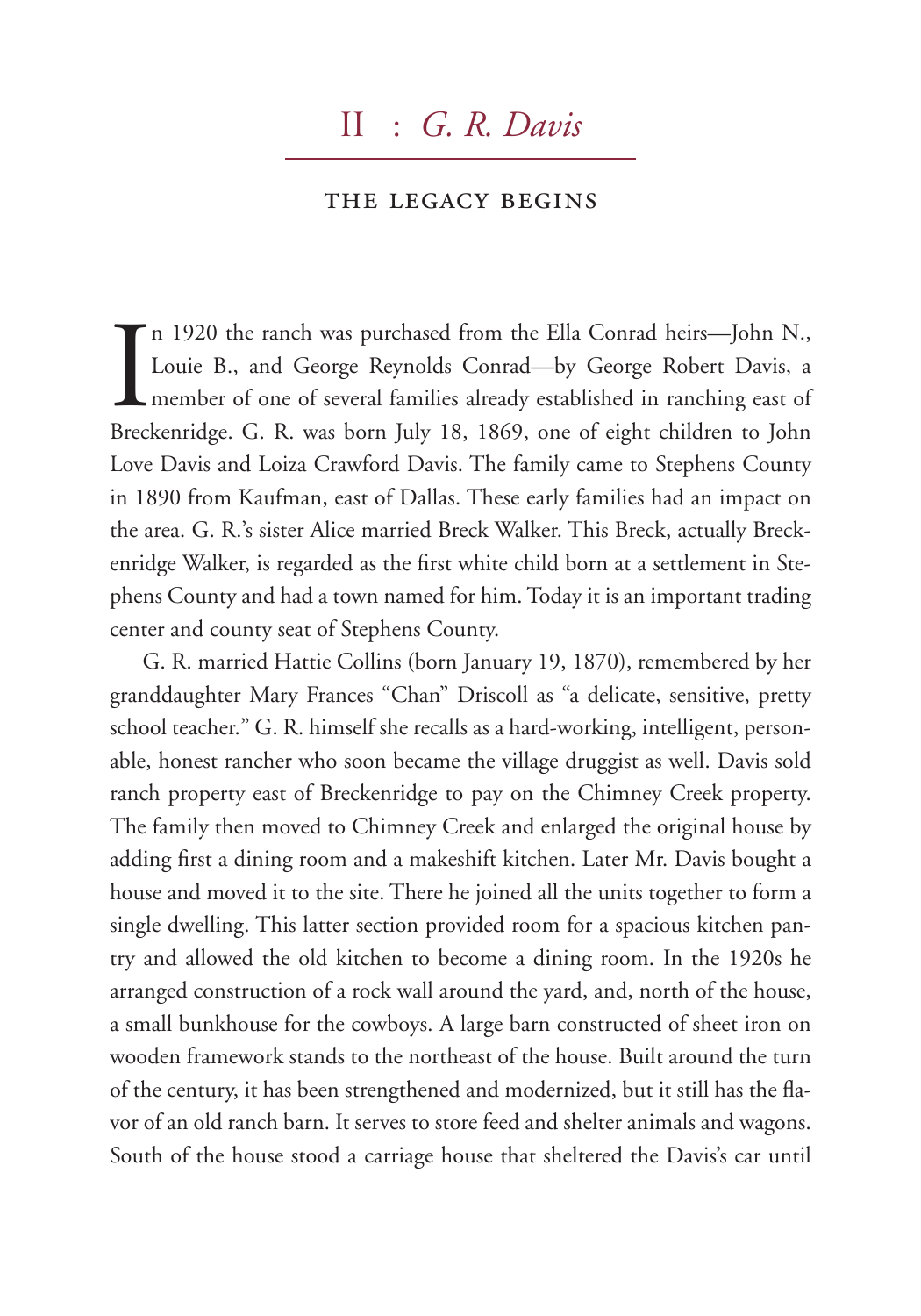the structure was torn down because of damage by termites and habitation by skunks.

Mr. Davis granted an easement to the Missouri-Kansas-Texas Railroad Company and agreed to construct "stock pens and cattle concentration yards" (Farmer, p. 5). From there cattle continued to be shipped, especially by the Davis Family, to pastures operated by Glen Hawthorne of Eureka, Kansas. There the stock was pastured and then shipped to market in Kansas City or to feedlots. Later shipments went to Fort Worth by rail and truck. The MKT agreed to an annual payment of \$9.65 for a period of fifteen years and further agreed to negotiate the contract on an annual basis for as long as the agreement was beneficial to both parties. Farmer notes that these new pens served as enlargements to the existing pens at Bud Matthews switch. The MKT evidently used the existing rails for access because only one set of tracks has ever crossed the ranch. The agreement terminated at an unknown later date, and the rails have since been removed.

G. R. Davis ran the ranch for many years between its purchase in 1920 and his death on December 31, 1955. The operation produced quality Hereford cattle along with horses trained for cattle work, not for the show ring or race track. During many of these years he was aided by the efforts of his son, Louie.

Louie's role in running the ranch as G. R. grew older was significant, especially during the middle fifties when a terrible drought gripped the area. Frugal by nature, Louie kept a tight grip on the operation and saw it through the trials of time when many operators went broke and gave up. The ranch was his life, and he was uncomfortable any time he was away from it. He was both a good cowboy and a good rancher/businessman, and he devoted his life to this operation.

On days when the ranch conducted its annual roundups and shippings, the work began early. Cowboys from other ranches had risen extremely early, saddled their horses, and ridden in to help with the work. No trailers were available to haul horses in those days. Pastures were large and required many riders to spread the dragnet to assure gathering all the cattle, a chore which usually required until nearly noon to accomplish.

The lunch of chuckwagon food typically included roast beef, pinto beans,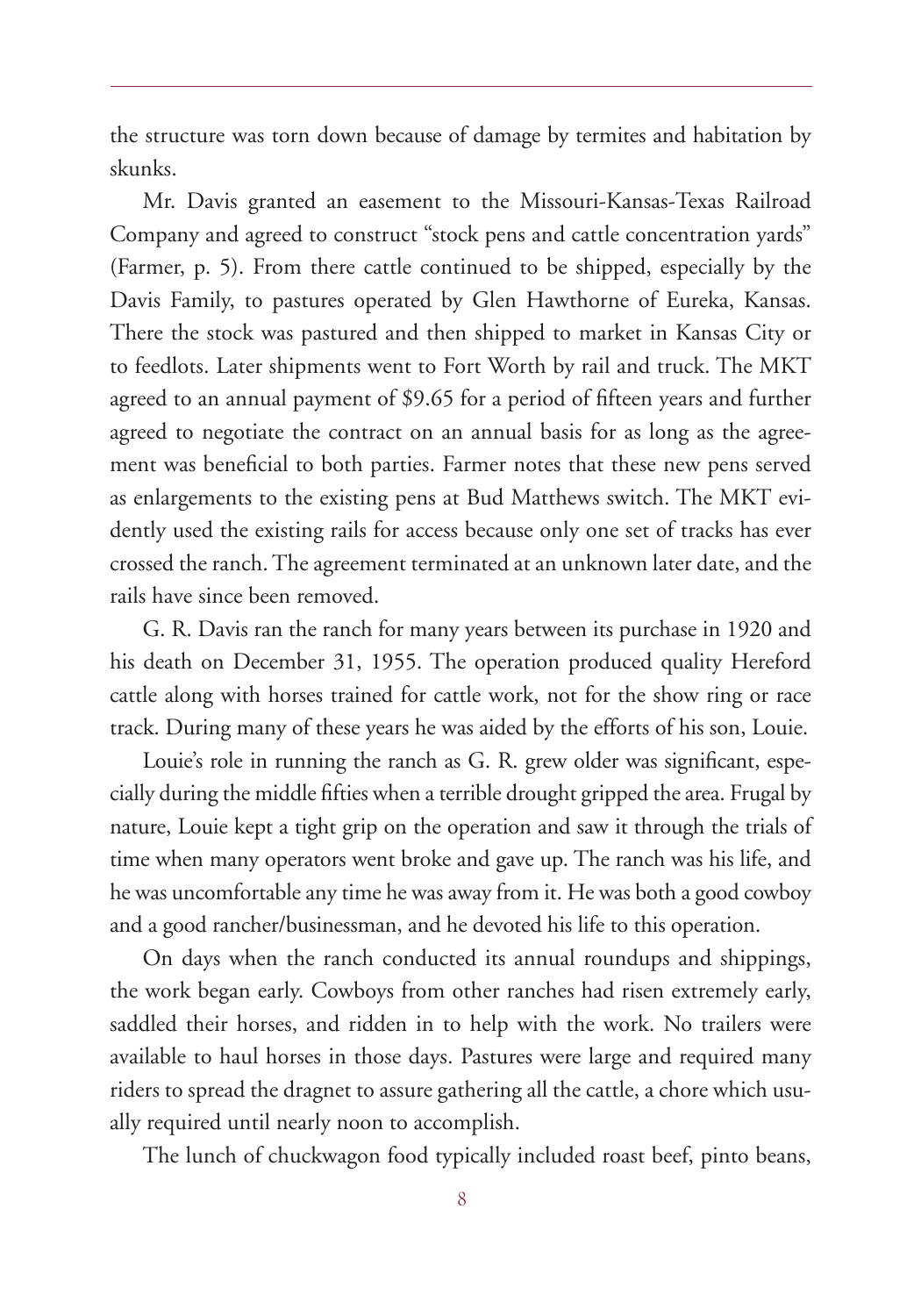cole slaw, sliced tomatoes, light bread, and coffee. Peach pickles or homemade pies served as dessert. Mrs. Davis herself prepared this food and had it ready for the crew when the appropriate time came.

After the men had lunch, they separated the stock into desired groupings, and those animals to be shipped were loaded aboard rail cars and started on the long journey to Kansas City, Fort Worth, or some other distant market. One of the problems that regularly caused difficulty around railroad shipping corrals was an apparent requirement that the train crew had to sound the whistle on the train at given times. This whistle blowing often interfered with the gathering of the cattle. Unaccustomed to this sound, cattle were extremely frightened and tended to bolt wildly into stampede when the whistle surprised them. More than one crew of cowboys had to repeat the roundup of the cattle after the engineer had seen fit to sound his whistle.

After many years of living on the ranch, the Davis family moved to Abilene to a house built for the family at 718 Victoria Street. Mrs. Davis had longed for a prairie mansion in town, and Mr. Davis built a fine one, with three floors, a basement, and servants' quarters over a two-car garage. After years of heavy labor, Mrs. Davis had a maid to help with the heavy work, and the family assumed the lifestyle of cattle baron alongside other ranching families in Abilene such as Guitar, Caldwell, and others. He also purchased other ranches: the Throckmorton County Ranch, part of which now is called Comanche Crest, and earlier known as Box Springs, purchased in the late 1930s from Reynolds Cattle Company. In the 1940s, Mr. Davis purchased a ranch located on FM 1492 between Crane and Odessa in Upton County. He knew the land was of little use in ranching but that its potential for mineral income would later be important to the family. The portion of the Box Springs Ranch inherited by Mary Frances Driscoll has been named by the family as Comanche Crest. Her portion of the Upton County ranch is known by the name Buffalo Basin.

It was also during this period that oil was discovered on Davis property. Near Chimney Creek Ranch, on a draw southwest of the headquarters, a large power station was constructed in the 1930s to help pump some of the oil wells in the area. Referred to by the family members as "The Power," it was a device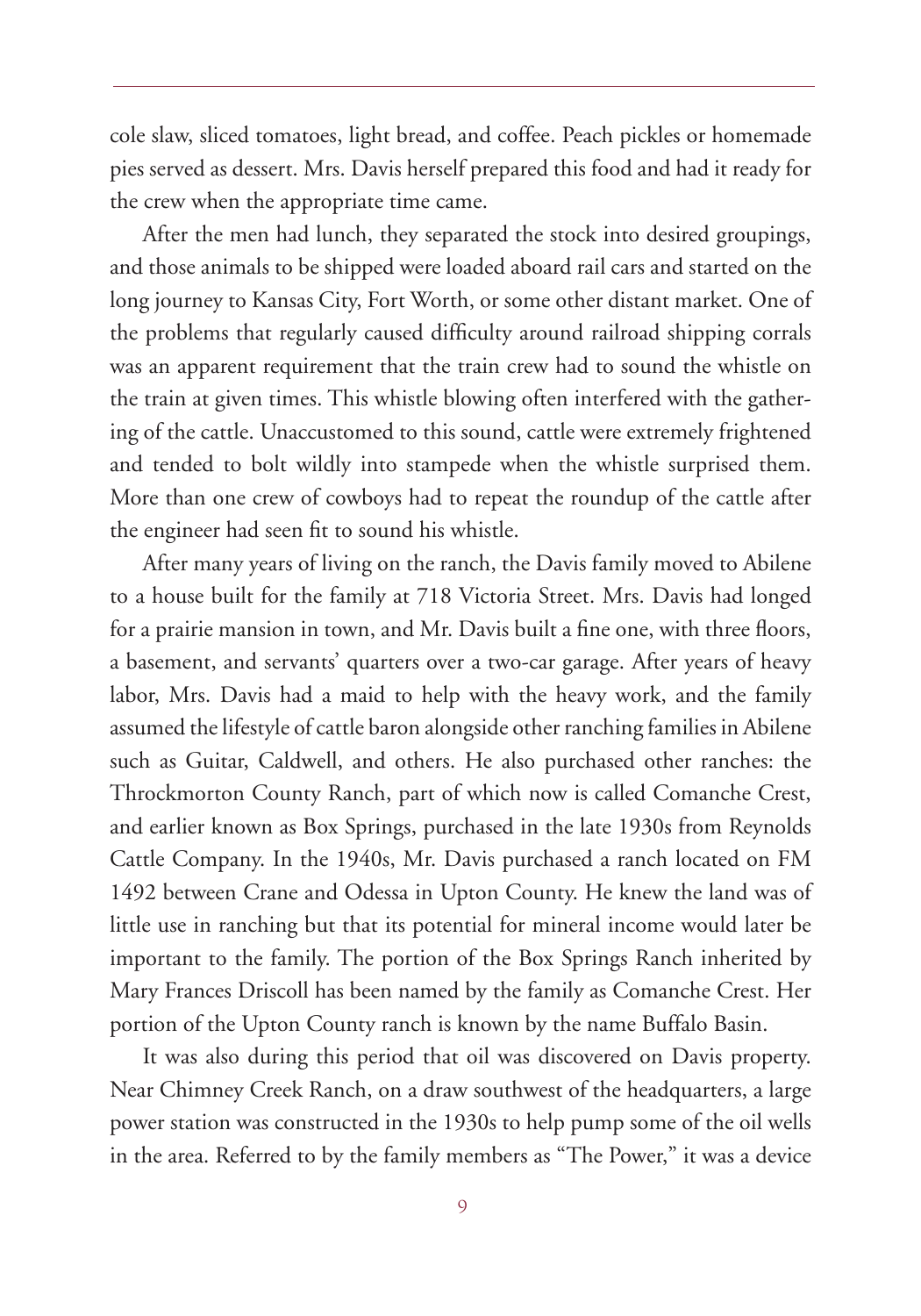featuring a large wheel to which several cables were attached. These cables provided the power to pump jacks of six to eight oil wells in the vicinity. The cables ran exposed across the top of the ground, but were kept out of the dirt by working through holes or "eyes" cut in pipe set upright in the ground. The unit was powered, Louie Bob Davis remembers, by a very noisy pumping unit, likely fueled by natural gas from the well. The device was certainly an awesome sight on the rolling prairies of Shackelford County.

Once the family had moved to town, G. R. regularly came to the ranch to supervise its operation. Louie had primary responsibility for much of this work and had the help of a man whose efforts at Chimney Creek and other Davis ranches came to be appreciated by the family.

Grady Smith began working for the Davises in the spring of 1924, first on a ranch near Chimney Creek formerly owned by the Cauble family. Later Smith moved to Chimney Creek living and working as a foreman on the ranch for several years. The Smith family moved into the main ranch house, and two of the Smith's children were born while the family was living there. Florene, one of the Smith's daughters, recalls sleeping on screened-in porches during the warm months. She has very fond recollections of playing outdoors around the back of the house during the summer when the weather was simply splendid. She also remembers sleeping in the north bedroom during the wintertime. Her principal recollection of the large room underneath the house is that on more than one occasion her parents heard rattlesnakes there. Since these snakes have long been a problem in this part of the country, it was not unusual to find them in such a setting. She does recall that her father killed snakes in the room.

She also recalls that her father left a loaded Colt .45 caliber pistol for her mother to use in guarding against snakes when he was gone. On one occasion Florene remembers that her mother saw a snake not far from where the girls were playing. After she had moved them safely into the house, she emptied the gun into the snake and literally shot it to pieces.

Florene's recollections also include going to Albany to go to school. She remembers that on the neighboring Buck Nail Ranch, a family named Meadows had a daughter who joined her on the school bus. Also on an adjacent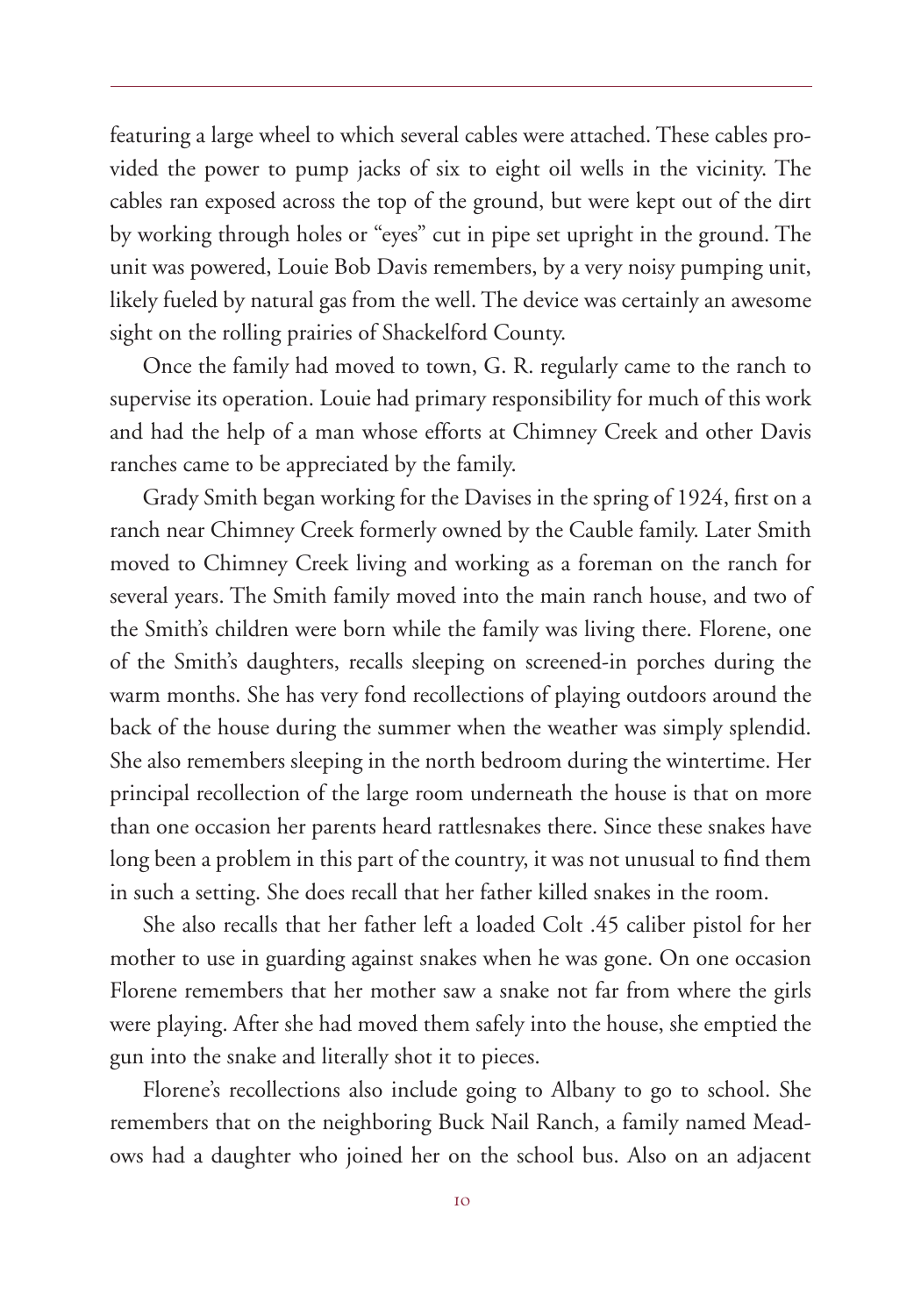ranch was a family named Harris, who also made the bus ride from the ranch country into Albany to school.

Smith's routine work on the ranch ran as did that of most other cowboys seven days a week. He spent many hours riding horseback checking cattle in the pastures. Florene recalls that he rode five days a week, usually Monday through Friday, and then spent his time on Saturdays and Sundays building or repairing fences or performing other tasks required to keep the place going during these depression years when everyone was strapped financially and had to carry the load regardless of the imposition.

Of the people who visited the ranch, Florene's recollections are strong regarding people from the Swenson Ranches, one of which she recalls was located near Lueders. In addition to Eric Swenson, one of the family members was a man whose reputation continues to be strong, "Scandalous" John Selmon, who figured prominently in Swenson Ranch history for many years and whose role in the Texas Cowboy Reunion at Stamford is fondly remembered by those who attended for the many years in which he was active.

Smith's role with the Bud Matthews' pens is also noteworthy. Around 1930 Smith undertook the task of rebuilding the pens. He made a deal with Parker Sears, who ran a lumber yard in Albany, to purchase pine lumber for the project. The lumber, as Florene recalls, was beautiful pine that did not warp when left out in the sun and was free of knots; certainly a remarkable condition considering the inferior quality of contemporary pine lumber. The posts, though of poor quality because the bottom ends were so much larger than the tops, were purchased by Louie Davis and Mr. Smith in Palo Pinto, a community in a cedar-growing area between Albany and Forth Worth. Smith hauled the lumber from Albany to the site in a new 1929 Ford truck which, characteristic of motor vehicles of the day, could not carry much weight but finally accomplished the task. During the depression years, payment for the lumber was supplemented by a number of swine raised on the ranch. Sears took the hogs in trade and sent them to East Texas, where members of his family had a great deal of corn available to feed the hogs. For many years thereafter, Sears humorously reminded Smith of the trade and recalled how disastrous it proved for him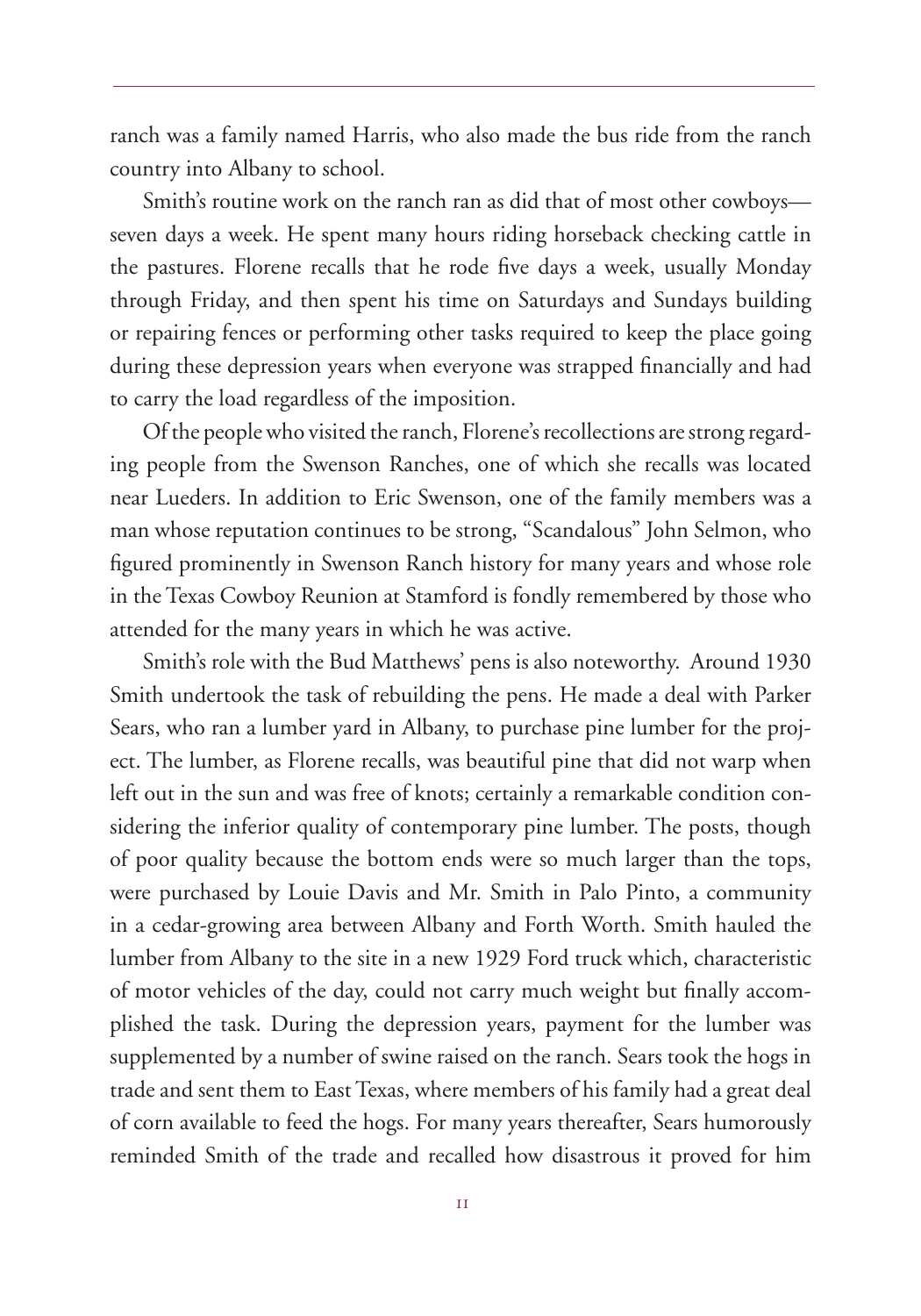because he ended up selling the hogs for less than he had allowed Smith on the trade. His effort, however, kept the pens from falling into complete disrepair for many years.

One of the amusing incidents related to the use of the pens involves the time when persons whose identity Florene cannot recall drove a herd of buffalo into the pens with the intention of shipping the animals out by rail. Buffalo are very difficult to manage, but the cowboys finally succeeded in penning them in the corrals, which held up to their battering. Once the rail cars were in place, the men began loading the buffalo into the rail car, but the buffalo, distressed at being confined, began bursting boards off the sides of the rail cars. The conductor, a man who had some ranch experience himself, encouraged the men, "You men need to get these animals loaded and gone before they tear up those cars." Florene recalls that the project succeeded, but barely, and only because of the strength of the lumber used in the construction of the cars.

An amusing anecdote from the story involves Eric Swenson who, like many a cowboy, had a desire to rope one of the buffalo bulls. Grady Smith wisely declined the opportunity, but when Eric said, "If I head him, will you heel him?" Grady responded in the affirmative but, Florene recalls, was relieved when Eric changed his mind and decided not to rope the bison.

Later Smith was moved to Goodwyn Ranch adjacent to the Cauble when the Davises bought it in 1937. In all, he worked for the Davis family for nineteen years. He left ranch work in 1945 because he had not fully recovered from an injury sustained earlier when, as he stepped up onto a horse, his foot slipped and he pulled the horse over on him. Smith felt he could no longer contribute to the work load on the ranch as he had before. He purchased a store in Hamby between the ranch and Abilene and operated it for many years. The Davises were good customers. He died December 16, 1986.

Other cowboys who helped run the ranch over the years included Clarence Holt and Lewis Burfiend as well as Duncan Leech. Leech lived on Chimney Creek Ranch when G. R. Davis passed away.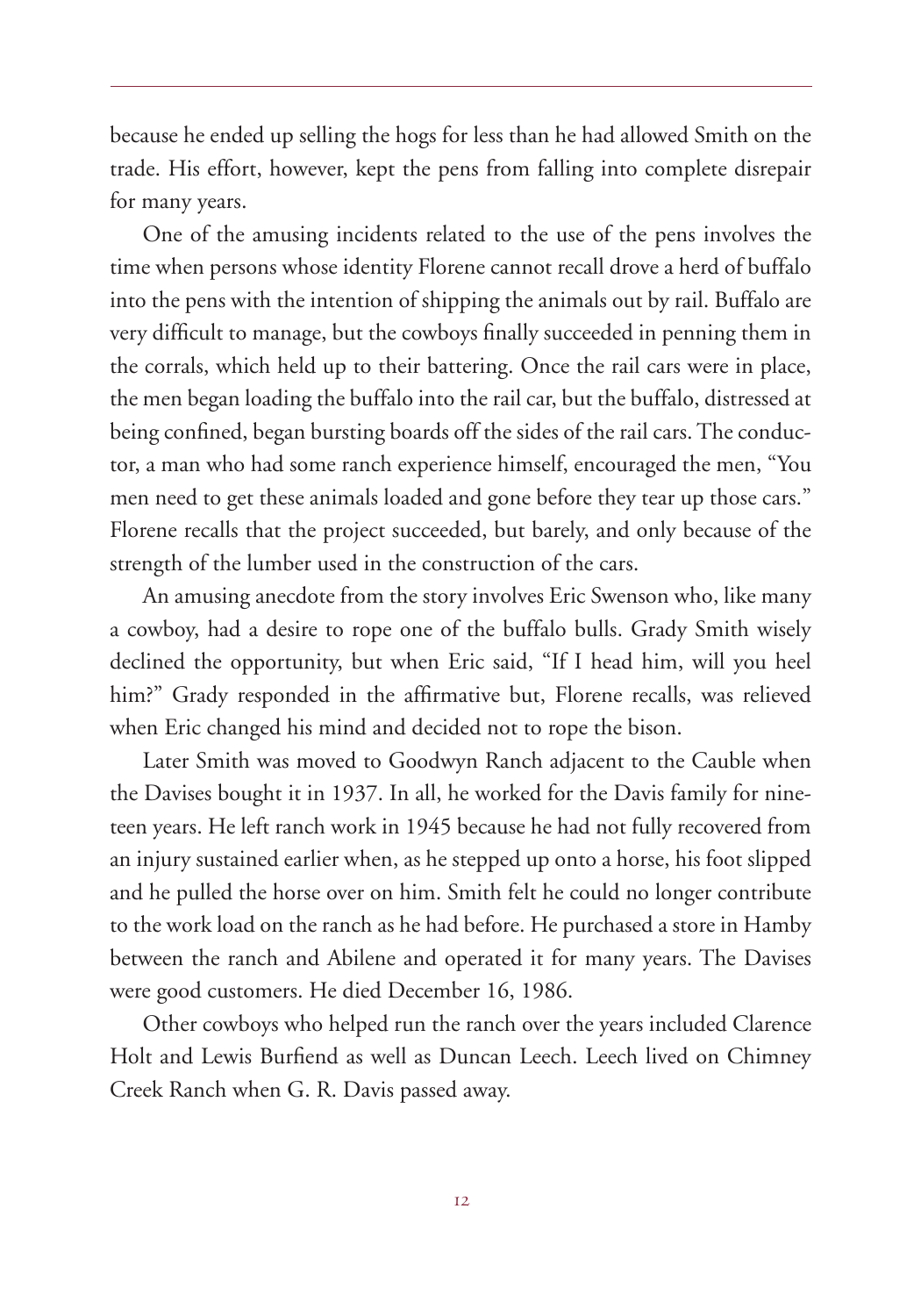### III : *The Children of G. R. Davis*

### robbie davis johnson, louie g. davis, and oma "pet" davis

The family of G. R. Davis consisted of three children—Louie, Robbie<br>and Oma Frances, whose nickname was Pet. Louie and Oma remained<br>at home and took care of their parents until late in the lives of these<br>children and Oma Frances, whose nickname was Pet. Louie and Oma remained at home and took care of their parents until late in the lives of these children.

On July 18, 1921, on Chimney Creek Ranch, the second child, Robbie, married T. Edgar Johnson, a lawyer trained at the University of Texas and Oxford University. The ceremony was held under the large pecan tree in the backyard of the main house. He practiced in Breckenridge, but in those depression days his clients were unable to pay for services rendered. With the help of his father-in-law, Johnson purchased a Ford automobile agency in Vernon. Also added to the business was a Ford tractor distributorship and other outlets for not only Ford products, but for Lincoln and Mercury as well. Mr. Johnson came to bill himself as the oldest car dealer in North Texas.

Louie married Ouida Beavers in 1938, and they had one son, Louie Bob. Louie died on March 29, 1966, and his wife died on June 24, 1987. Oma married Claude Touchstone. She died tragically in an automobile accident near Merkel while still a young woman in the summer of 1941, on her way to visit the infant Louie Bob Davis.

On April 20, 1922, Robbie gave birth to Mary Frances. Because of Robbie's many physical problems, Mary Frances spent a great deal of time on Chimney Creek Ranch with her grandparents and grew to love it. She spent every summer there in her early years. She recalls the bobwhite quail and other game, but especially clear are her recollections of her Uncle Louie using string to harness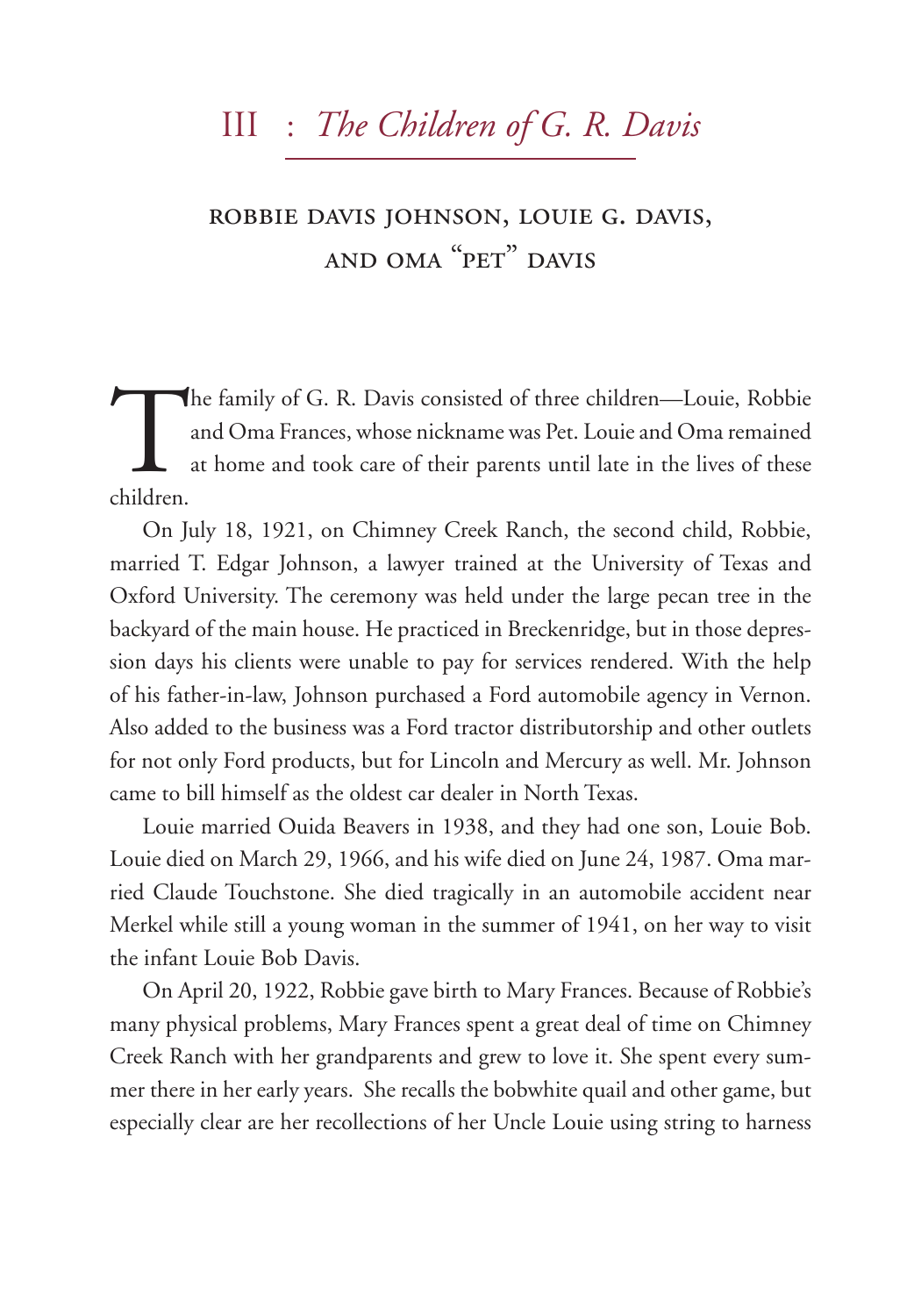two large grasshoppers to an empty matchbox for a make-believe stage coach to go along with the stories of the Butterfield Stage Stop on the ranch.

Mary Frances also recalls in these early days that the regular meat choice for Sunday lunch was chicken. She can still recall seeing her grandmother wring the chicken's neck. The flock of chickens from which this Sunday lunch regularly came had to be penned up at night to keep predators from killing them.

Other memories are strong. Like many families in similar situations, she recalls that they made lye soap in the wash pot with lye leeched from the ashes of the fireplace and cooking fires. There was also an outhouse with a half moon cut in the door. It featured facilities for two people, thus being called a twoholer, complete with the Montgomery Ward catalog. There was no electricity, so lighting came from kerosene lamps. Butter was churned from cream of the milk from a cow kept for the purpose, and canning provided vegetables during the winter. There was a smokehouse in which pork was cured. Mary Frances also remembers that her grandmother taught her to cook and sew, and "Mamaw," as she was called by her only granddaughter, patiently pieced quilts to provide colorful coverings for the family bedding. This kind of life was normal for many families of this period. The cattle and horse operation continued in much the same fashion with shipping still done from the Bud Matthews Switch.

Upon the death of G. R. Davis on December 31, 1955, Robbie Davis Johnson inherited Chimney Creek Ranch from her father. Mrs. Johnson knew that she would be unable to operate it. On July 1, 1957, Mrs. Johnson leased the ranch to C. B. "Charlie" and Robert and Ruby Waller operating as Waller Cattle Company. Thus began the period of absentee landlords on Chimney Creek Ranch.

The operation of Waller Cattle Company has been productive. Charlie, along with his wife Ella, ran the ranch in partnership with their son, Robert. When Charlie died December 28, 1973, Robert continued operating the ranch and then formed a partnership with his son, Robert C. As a graduate in Agriculture Education from Texas A&M University, Robert has worked to improve the ranch in various ways. When he and his father first took over the ranch,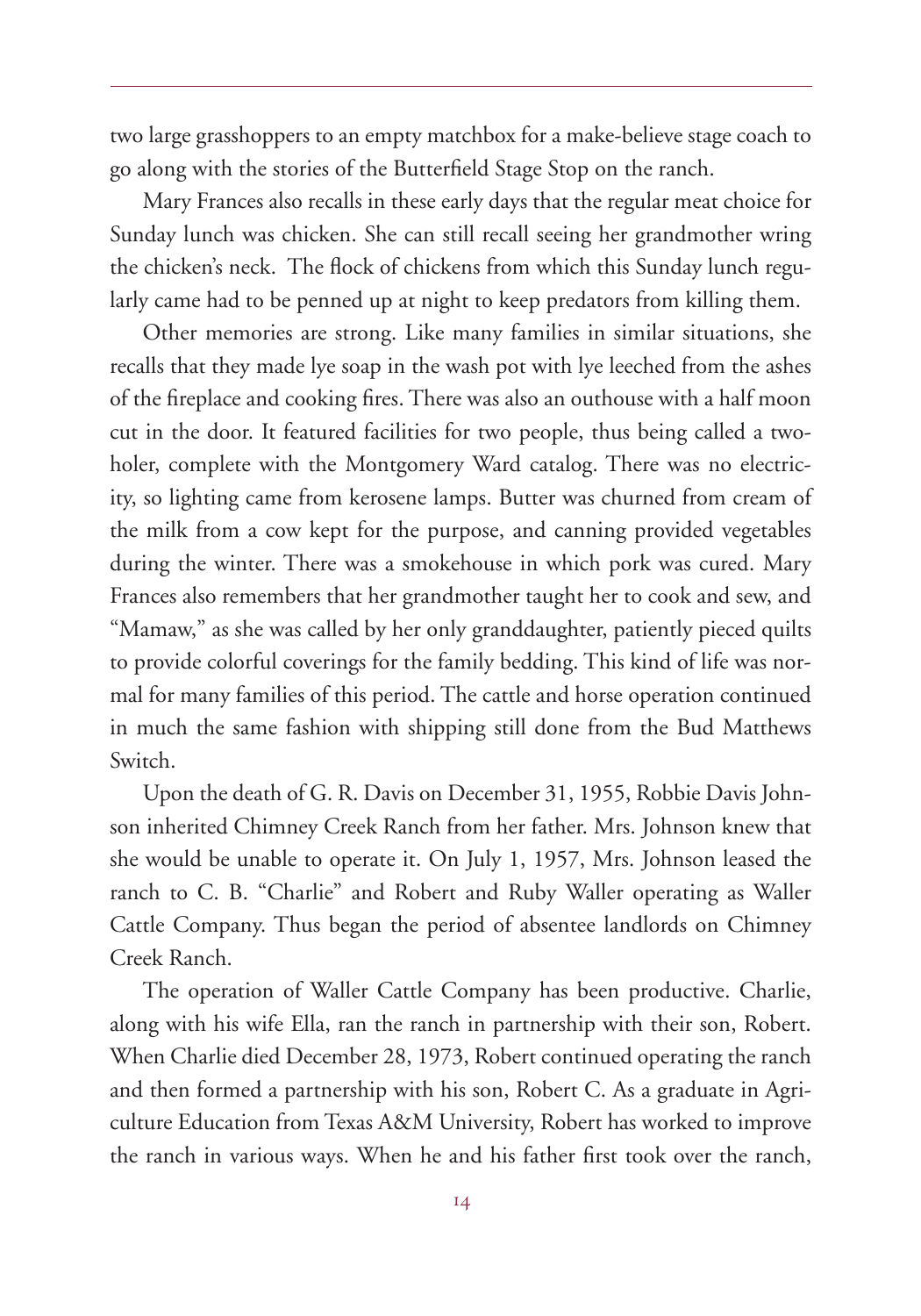the fourteen-thousand acre spread was still in very large pastures. One pasture contained eleven sections. Ever since he has taken over, however, he has been cutting the pastures up into smaller, more manageable sizes. For example, on the southwest corner was a four-section pasture, which has now been cut into four single-section pastures. Fencing on the ranch was early done with barbed wire and cedar posts, but in more recent times has been with the use of fivewire construction on steel posts with four-inch pipe corners set with braces. Now about two-thirds of the ranch is fenced in this more contemporary and longer-lasting fashion.

Water for the cattle comes from surface tanks supplemented by water pumped from a well not far from the house into twenty-two knee tubs scattered across the ranch. These were originally metal tubs, but as the metal began to deteriorate, cement linings were placed in the tubs. The water is pumped by a one and one-half horsepower submersible pump in the well. In addition to keeping the tanks full, the well also provides water for the house. The pipeline is of plastic pipe, either glued together in sections or soft-laid plastic pipe.

Only five or six geldings trained for working cattle are still kept on the ranch by the Wallers. When new horses are needed, the Wallers buy desirable animals rather than raise their own. Mr. Waller indicated that ranchers raising their own horses have trouble getting the animals broken to ride and trained to work and then face the dangers inherent in riding unpredictable young horses.

The cattle operation includes about five hundred mother cows, a hundred and fifty replacement heifers, and about forty bulls. The ranch continues the commercial cow-calf operation begun by the Davises. Originally the ranch stocked Hereford cattle, but by 1973 Waller was using Black Angus bulls on his first-calf heifers and kept these cross-bred offsprings as replacement heifers. Gradually the Herefords were phased out in favor of the Angus crosses. Still later, looking for additional new blood to cross-breed with, Waller selected Chianina bulls and some black Maine Anjou bulls. These latter are black with some white showing up sometimes in the form of white stockings on the legs. He has also used some Charolais and Limousin bulls. He does not raise his own bulls, though he keeps a hundred registered Angus cows on the ranch. He buys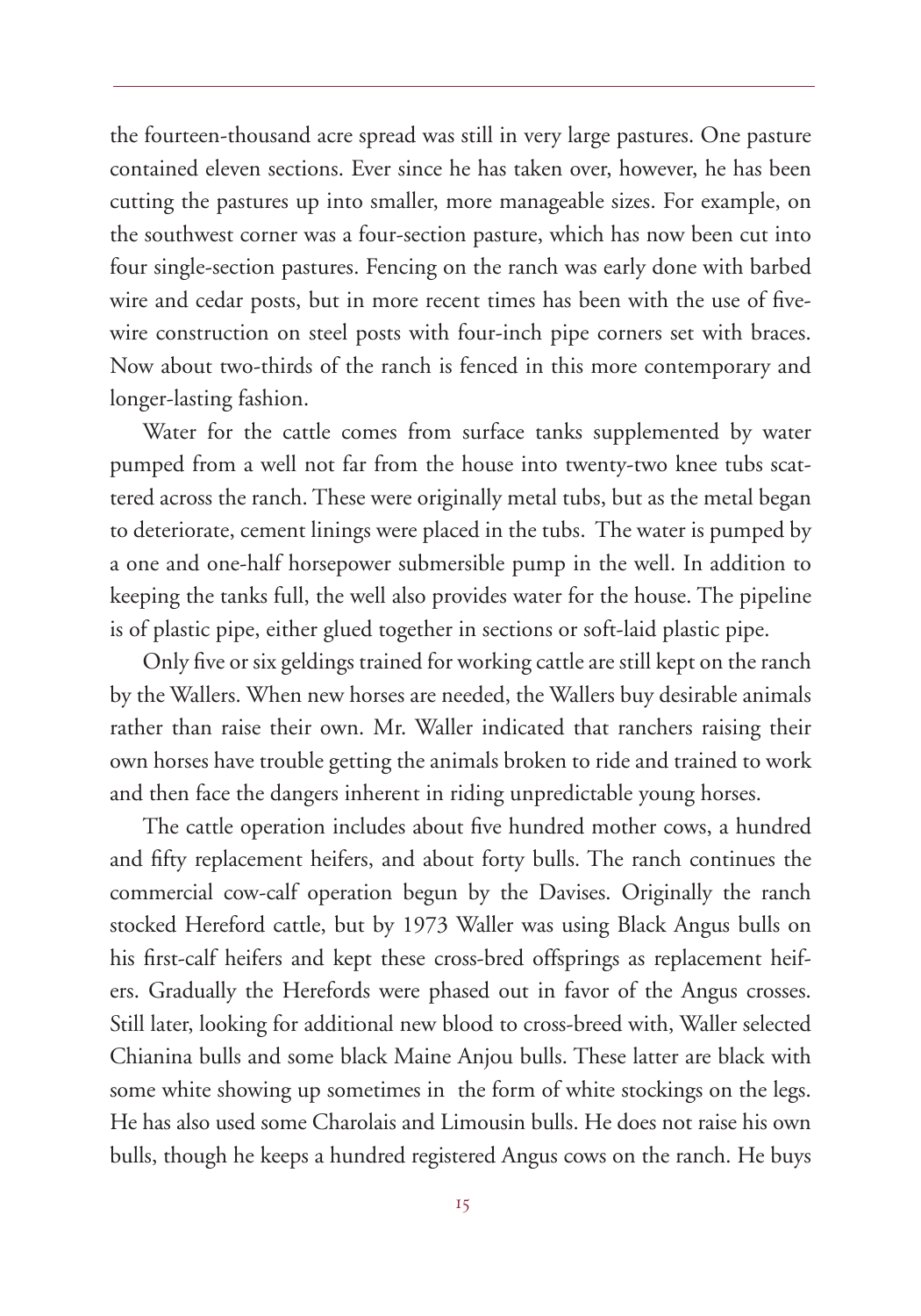the Angus bulls from RJ Ranch at Briggs, and the Chianina from Black Champ at Waxahachie. The Maine Anjou bulls he buys from Billy Dillard and Herman Boone.

Shipping on the ranch is still done from the Bud Matthews pens. From the beginning of their tenure on the ranch until the early 1970s, the Wallers shipped on the railroad. In the early '70s, however, the tracks were torn up, and Waller began shipping on trucks. On a typical shipping day around the first of June, he will hire nine to ten day workers to help. The cattle are shipped out on large cattle vans provided by the contract buyer. Waller will congregate the cattle in one or two pastures close to the pens, and then on shipping day push them into the pens for separating and shipping. The pens have recently been restored and the original sign, rescued years ago by Watt Matthews and kept safely for the occasion, was returned to the site. Waller can remember during his tenure of shipping on the railroad that such ranches as Bluff Creek, Cook, Dawson Conway, and McComas also shipped out of the pens. He thinks more cattle are shipped from the Bud Matthews pens than from the rail shipping point in Albany.

The cattle shipped from this area typically go on pasture, often wheat fields, in such states as Kansas and Nebraska to condition and toughen before going into the feed lot. Waller indicates that the calves coming off the cows are "juicy" with a low tolerance for disease. The animals need time on pasture to be ready for the feed lot.

One exception from this pattern occurred during the early 1970s when a government program caused large numbers of dairy cattle to be put on the slaughter beef market. The buyer contracted for that year declined to take the cattle, and Waller put them in a feed lot. It was not a good experience because the calves were easy victims to disease and other ailments and just did not grow off well. The government program helped dairy farmers but proved harmful to those raising beef cattle.

The ranches bordering Chimney Creek include the Newell Ranch across part of the east and then the Merrick Davis Ranch on the south. About four miles is shared with the Ackers Ranch and the Buck Nail. Schkade Brothers,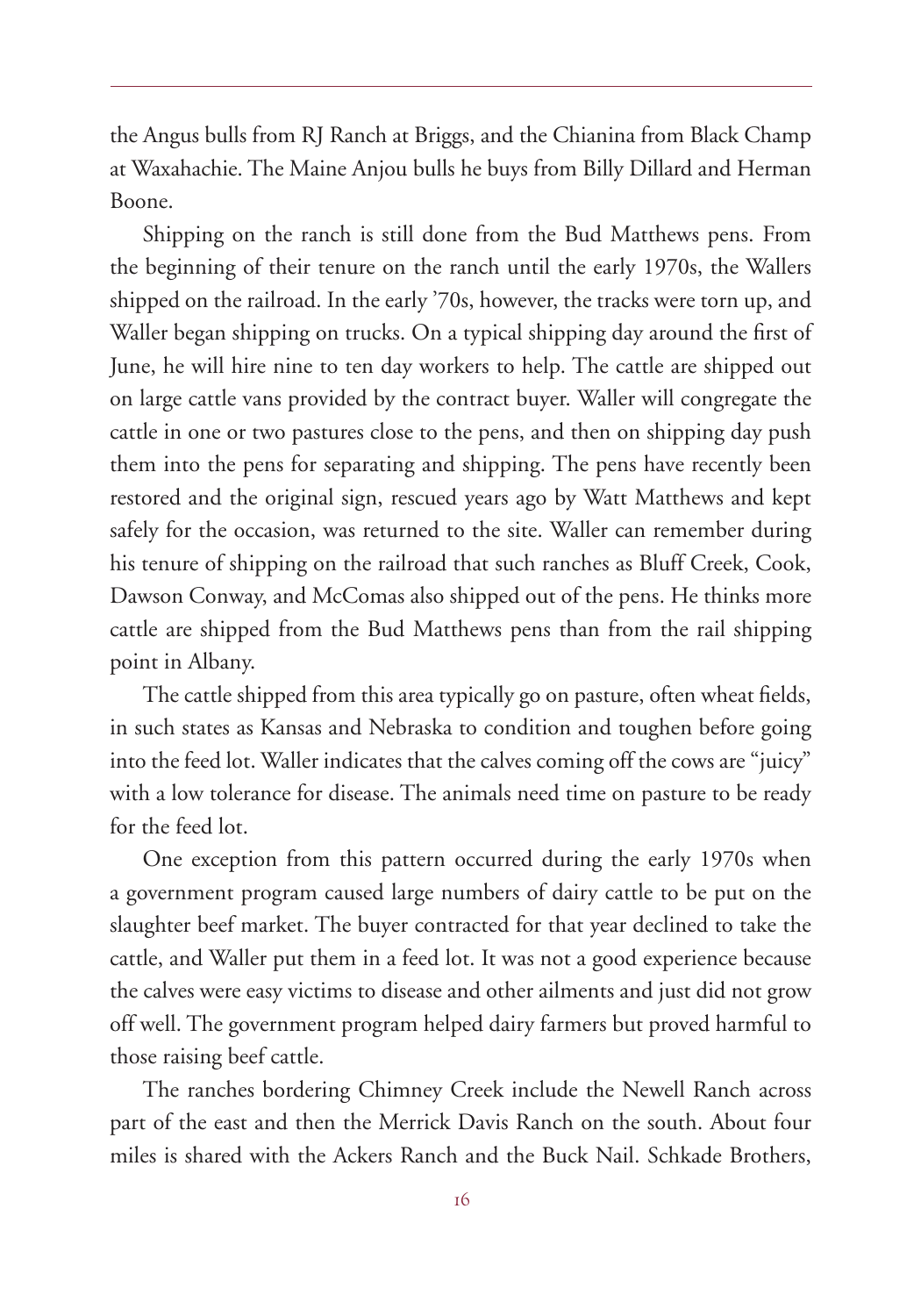Pete Baker, and Dawson Conway touch the ranch on the west and part of the northwest. Bluff Creek Ranch covers the north boundary. About 1,700 acres of the ranch is north of U.S. Highway 180 and State Highway 6.

The lease of hunting rights of deer and quail on the ranch is handled by the owners. There are two hunter's cabins—a trailer house on the southern part of the ranch and a hunter's house on the northern part.

When Watt Matthews had the Buck Nail Ranch leased, he transplanted nineteen antelope onto the ranch. These later migrated to Chimney Creek Ranch. Rather than prospering, these have shrunk to a small herd of six or eight antelope. Coyotes and poachers take too many of the animals, and Waller has noticed that if any big bucks grow up in the herd, they soon disappear, probably the work of poachers. He indicated that recently no buck had been with the does on the ranch until a great range fire in 1988 destroyed the net wire fencing and burned about 3,000 acres of the property. Then a buck that was on the Ackers Ranch came over. The net wire had been an effective barrier against the antelope because their tendency is to crawl under fences rather than to jump them, as deer do.

Waller and his son, Robert C., are still running a prospering ranching operation and offering an opportunity for the children of Robert C. and Carolyn— Rob and Will—to grow up in a ranching context. Carolyn is a librarian in the Albany school system, and she and Robert C. live in town rather than on the ranch. This is a more convenient arrangement since children tend to be involved in school activities and unnecessary amounts of travel are required to get children to and from the ranch, especially since some of this must be done at night.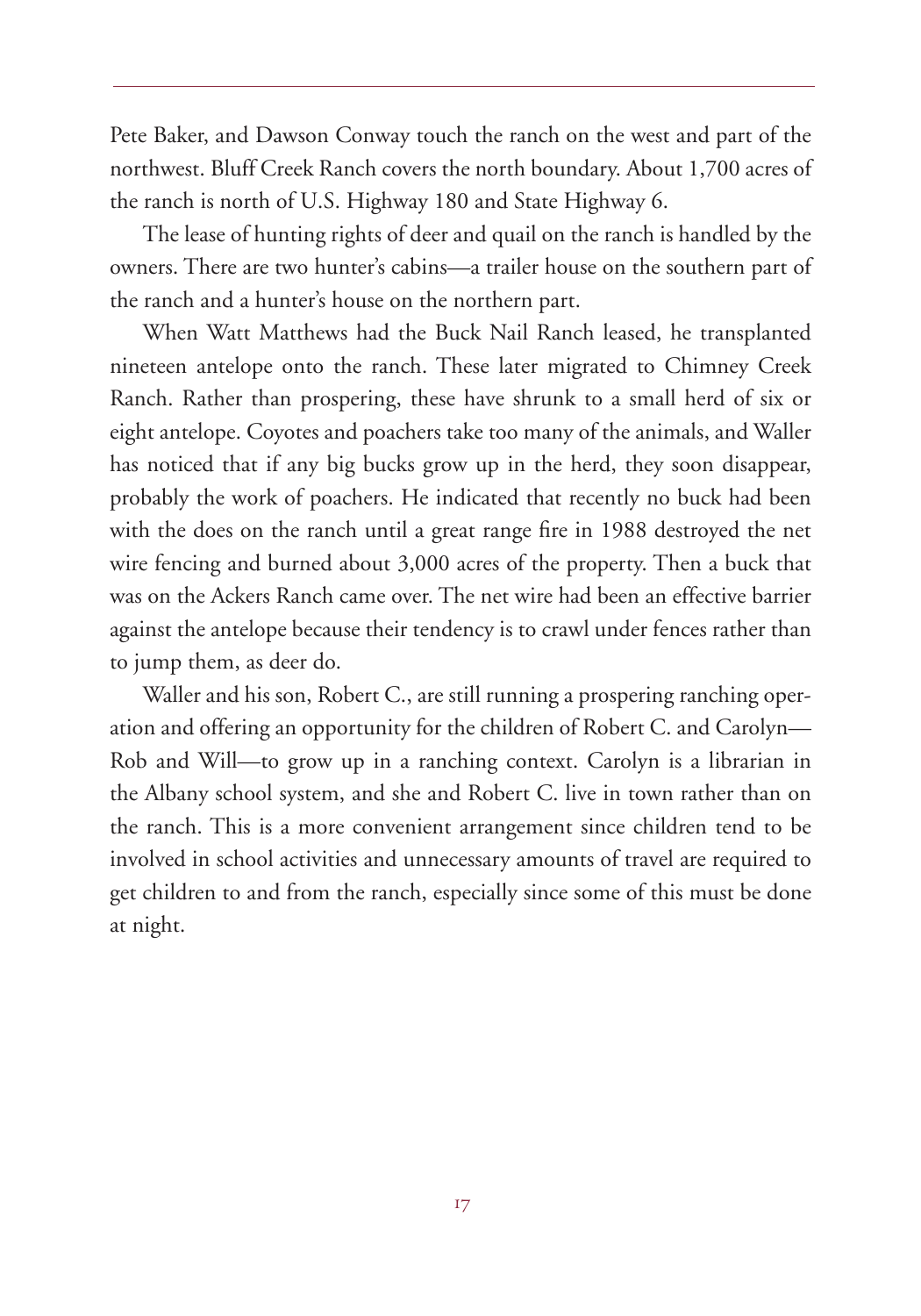### iv : *The Next Generation*

### mary frances "chan" driscoll and louie bob davis

I<br>Tentl n 1973 the ownership of Chimney Creek Ranch went to Mary Frances "Chan" Driscoll, the only surviving child of Robbie and T. Edgar Johnson. Robbie Lou, Mary Frances' sister, had died in infancy. The ranch is currently held in trust by a Fort Worth bank.

Mary Frances recalls clearly many of her adventures on the ranch, but one of those still in her mind is her abortive career as a horsewoman. Her grandfather bought her a Shetland pony and proudly outfitted it with a black saddle trimmed in white and silver mountings. On her first ride, the cantankerous horse pitched her off and stepped on her stomach, a tactic that required X-rays to determine that no serious damage had been done to her. From then on, she rode only in front of her grandfather on his horse, if she rode at all. He enjoyed her company as he rode the pastures on Chimney Creek checking stock, grass, and water. She never became an avid horsewoman and discovered later that she is allergic to horses. She still recalls that at summer girls' camps, especially the Glen Rose Girl Scout Camp, she was always expected to be an expert horsewoman because she was "a ranch girl." She never lived up to that expectation and came to accept her non-equestrian preferences.

Under Mary Frances' ownership, Waller Cattle Company has continued to operate under a lease agreement. She maintained a small home on the ranch, a building constructed in the early 1980s just south of the main house on the site of the old smokehouse and the chicken coop, but built a very nice, modern, rural retreat or weekend cottage. It has a two-car carport on the north side and a stone fence around the yard. The decor features old wagon wheels as well as area of pitching horseshoes, playing baseball, croquet, and badminton, as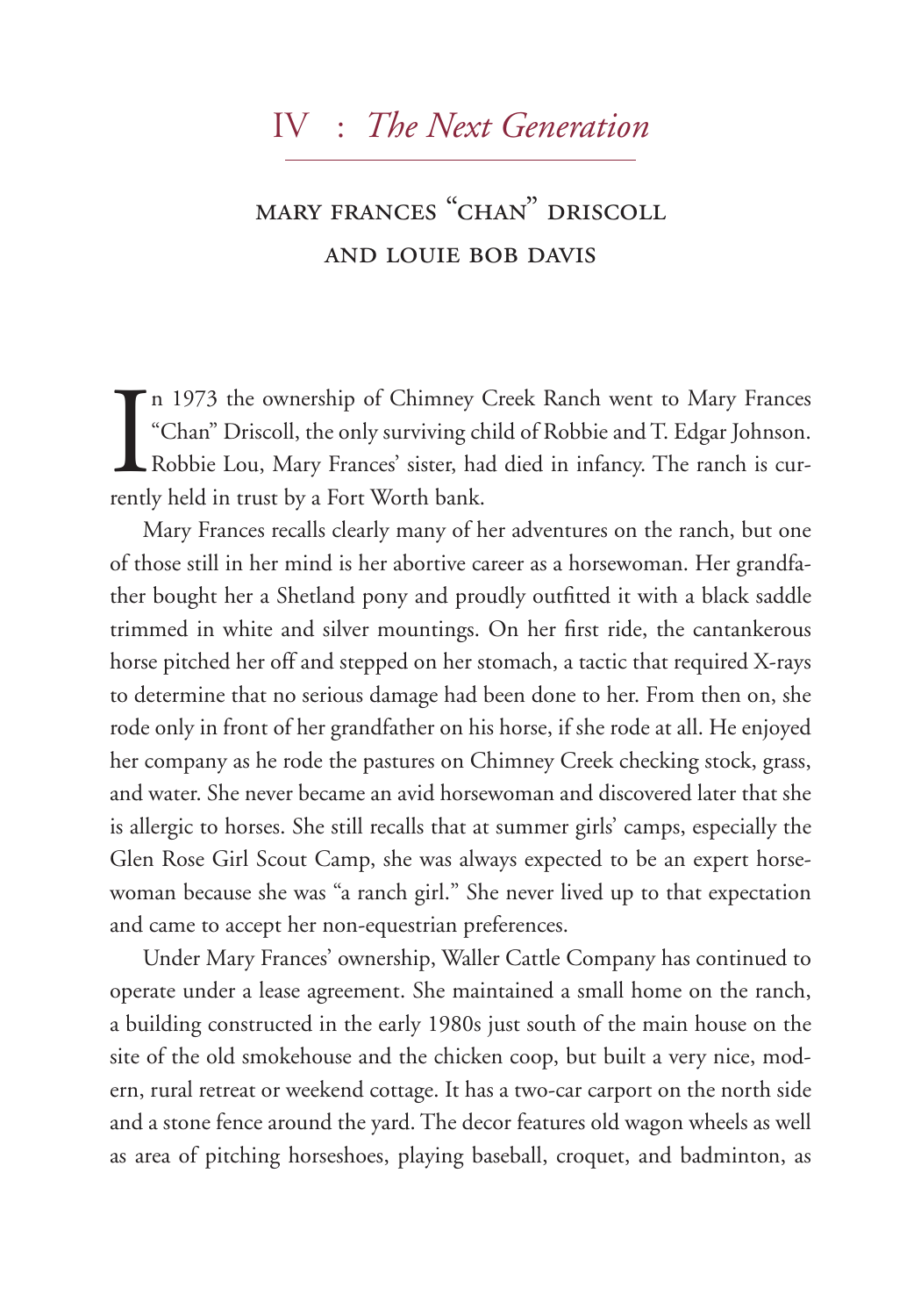well as target shooting. No all-night guard lights interrupt the serenity of the nights on Chimney Creek Ranch. Care is taken to watch for rattlesnakes, many of which have been found and killed in the house area. Mary Frances often remarked, "This is my heaven on earth. Chimney Creek Ranch is a peaceful spot."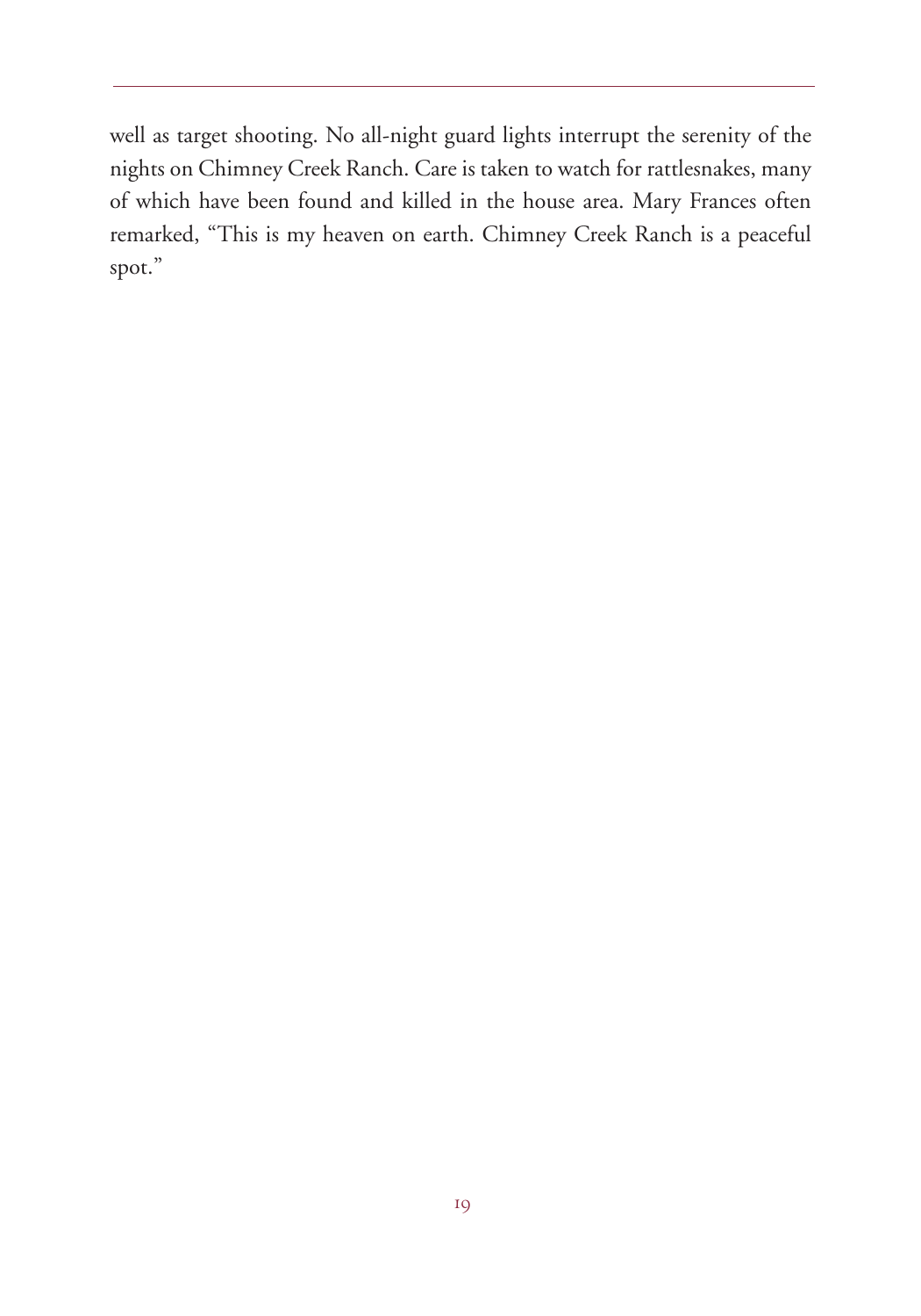### v : *Conclusion*

Today Chimney Creek Ranch remains a working operation under the careful management of Robert and Robert C. Waller. In many ways it is unchanged. The waving grasses have flourished in the wet years of the early 1990s, and i careful management of Robert and Robert C. Waller. In many ways it is unchanged. The waving grasses have flourished in the wet years of the early 1990s, and in the spring and summer sleek cattle and horses graze on the hillsides where the buffalo and Indians once roamed at will. The winter winds still whip across the land in the cold months, and the wild game flourishes. Admittedly contemporary life has made its impressions on the ranch in the form of improvements in watering facilities, fencing, brush and cacti control programs, and structures. But the land still stands in mute testimony to its original condition with its nourishing forage on the limestone enriched soil and the historical context and figures stemming from the Butterfield Overland Mail and the other historical figures that have traveled the area—Waterman, Ormsby, Robert E. Lee, and others.

The historical markers on the ranch witness as well to the part played by the shipping pens at Bud Matthews Switch and by the Butterfield Overland Mail. The perseverances of the descendents of G. R. Davis are a credit to themselves for reserving for the rest of us these remnants of a past that comprises our hold on the future.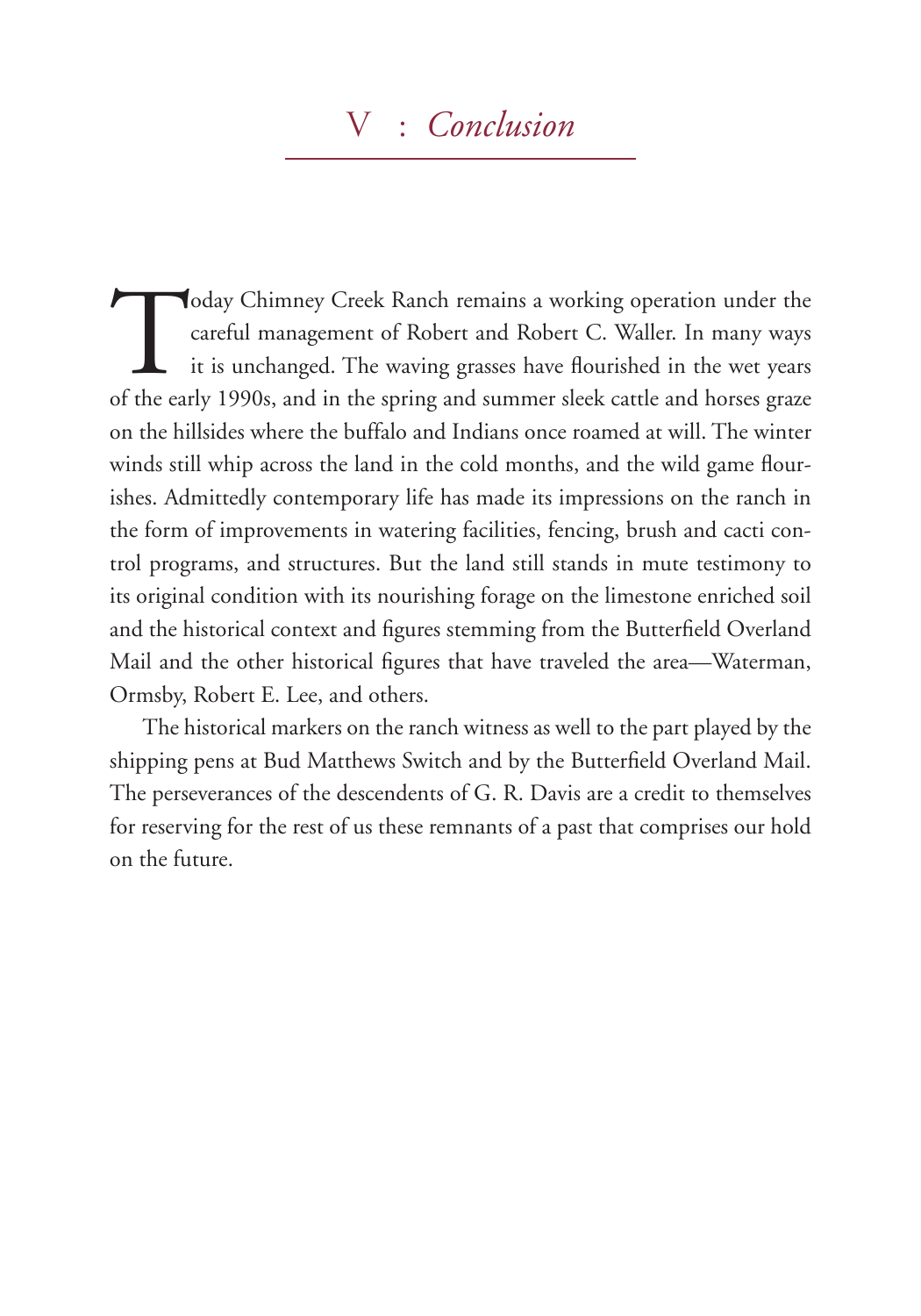*Afterword*

Since 1992 several operational changes and developments have taken place at Chimney Creek Ranch.

After "Chan" Driscoll's death on October 8, 2007, the ranch was inherited by her two sons, Henry B. Paup and T. Edgar Paup, and has been under their watch since then.

Robert B. Waller continues to lease the ranch for grazing. In July 2007, we celebrated the 50<sup>th</sup> anniversary of the Waller family's relationship with Chimney Creek. Two years later, Waller's wife, Ruby, passed away; but Robert C. Waller, their son, continues to assist his father in the management of the ranch.

The cattle operation remains much the same, as well as the wildlife development program. Oil and gas are still difficult to find. Wind energy has become a prominent factor, with several wind farms and electric transmission lines appearing in the area. We continue our efforts to maintain the land in an environmentally responsible way.

In 2006, the new ranch house was expanded to accommodate future growth of family members. Chan's Lake was built on the southeast side of the property in 2008, and the creek at the west-side hunting cabin was cleaned out, deepened, and substantially enlarged in 2009.

With assistance from the Natural Resources Conservation Service office in Albany, a riparian buffer program was established at the ranch in 2009. We hope to revitalize the native grasses along Chimney Creek, on the east side of the ranch, and to replenish the water aquifers that sustained the land long ago.

We have begun efforts to rebuild the rock corral that existed from 1858 to 1861 at Smith's Station, on the Butterfield Trail, and we celebrated the  $150<sup>th</sup>$ anniversary of the Butterfield Trail itself in 2008. Historical plaques are being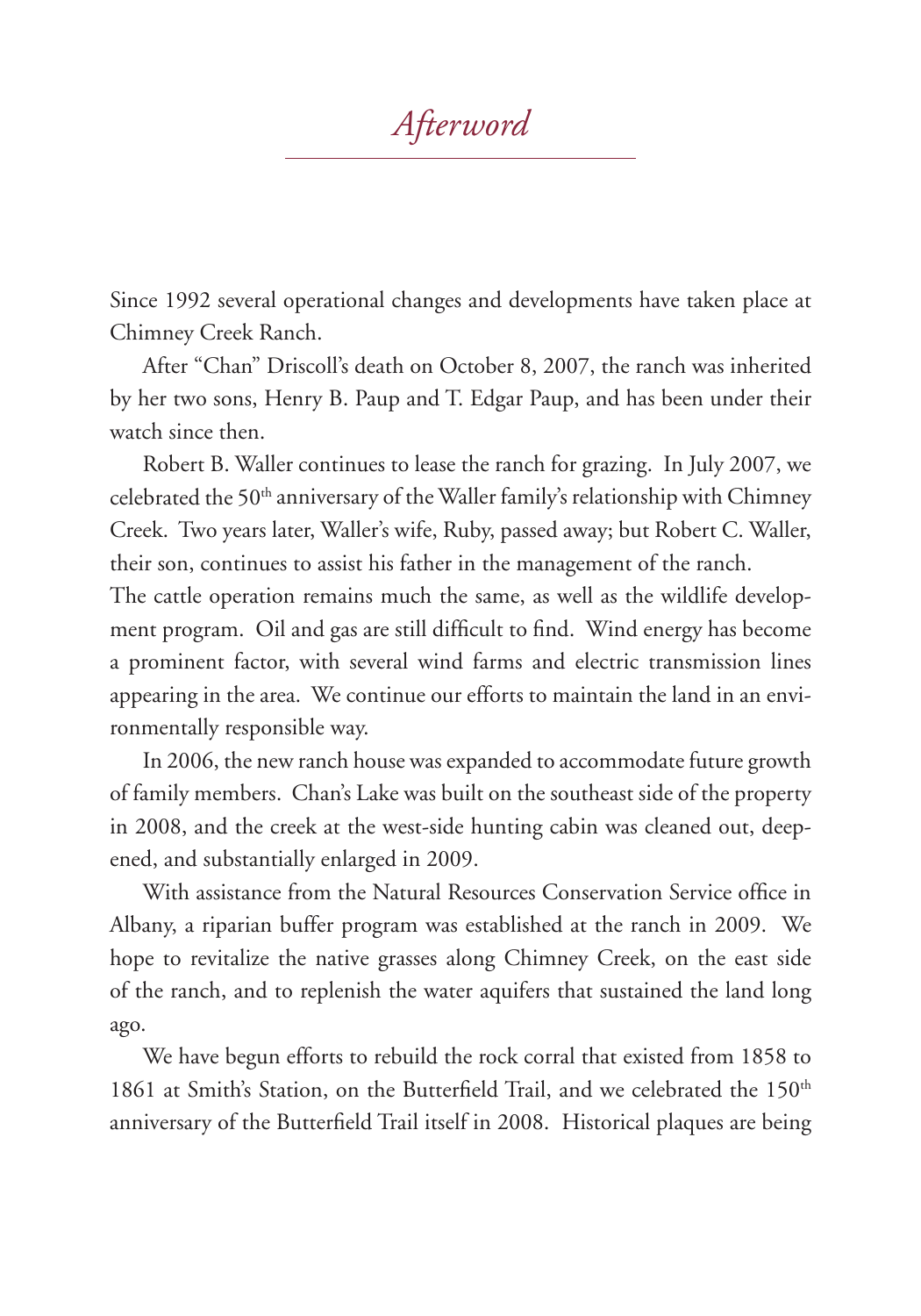planned to honor G. R. Davis, the Atlas Missile Hard-Line Communication Pit, and the 1935 Antique Oil Field.

The Chimney Creek Ranch has now been in our family for 91 years. We all look forward to a focused celebration of the family's centennial year at Chimney Creek in 2020.

> H. B. P. T. E. P.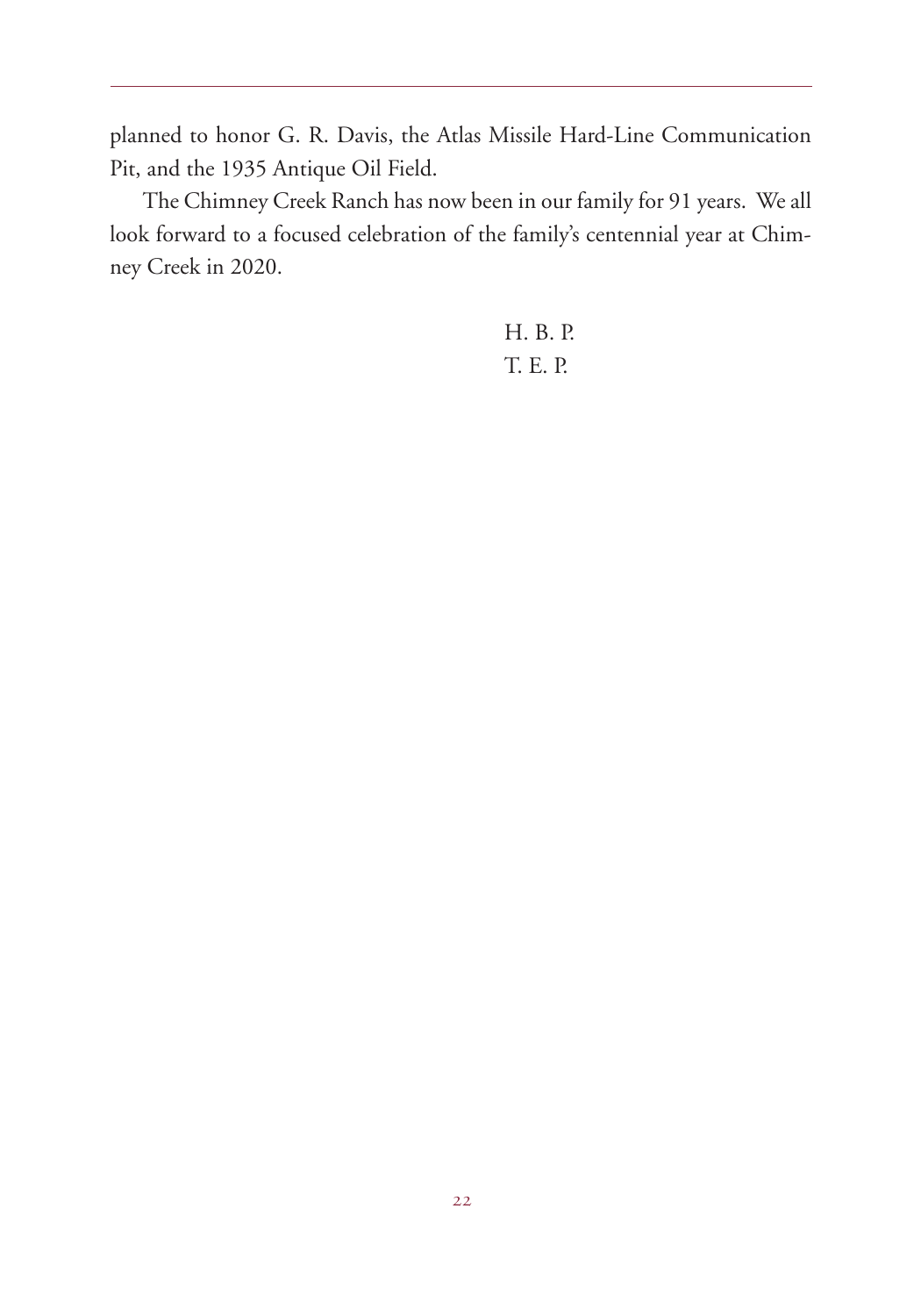*Appendix*

Two historical markers have been erected on the ranch property. The first is for Smith Station, erected in 1982. It reads as follows:

#### SMITH'S STATION

From 1858 until the outbreak of the Civil War in 1861, a station of the Butterfield Overland Mail Route was located here. Despite a brief existence, it was an important stop on the early stage line that reached from Missouri to California. Stages made the trip in under 25 days, a marked improvement on earlier communication links with the rapidly developing West. Located on Chimney Creek between stage stops at Clear Fork (26 MI. NE) and Fort Phantom Hill (12 MI. SW), Smith's Station was the only Butterfield stop located in present Shackelford County.

The second is for Bud Matthews Switch, erected in 1993. It reads as follows:

#### BUD MATTHEWS SWITCH OF THE TEXAS CENTRAL RAILWAY

In 1900 the Texas Central Railway extended a line Northwest from Albany across this portion of Rose Ella (Matthews) Conrad's cattle ranch. Ella and her brother John A. "Bud" Matthews, for whom this site is named, promptly constructed cattle pens and a loading chute at this location. Surrounding ranchers soon were shipping their cattle from this switch to markets in Fort Worth. As many as 105,000 head of cattle were shipped annually until the railroad ceased operations in 1967. Since that year local ranchers have continued to load cattle onto trucks from this site.